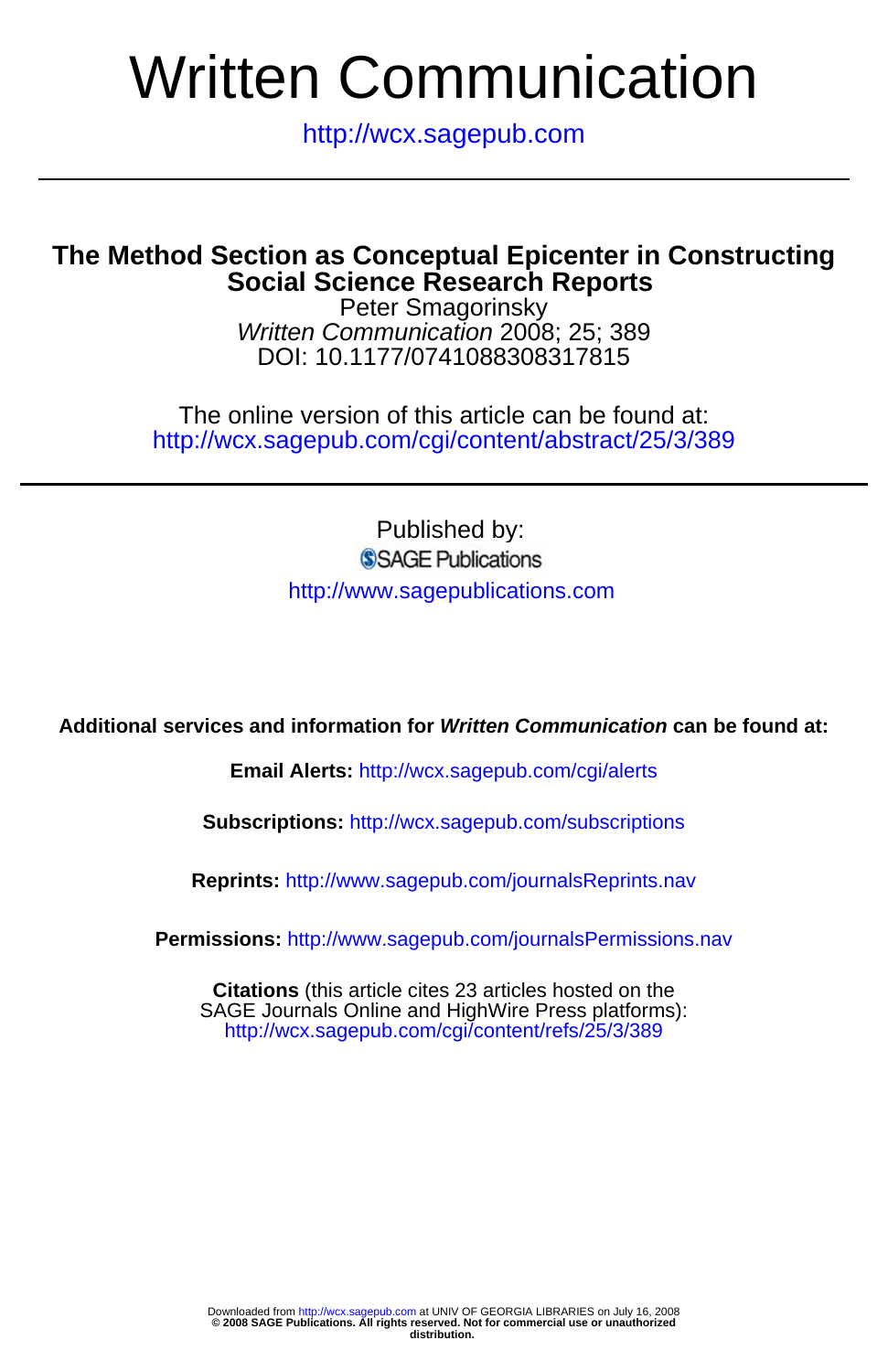# **The Method Section as Conceptual Epicenter in Constructing Social Science Research Reports**

**Written Communication** Volume 25 Number 3 July 2008 389-411 © 2008 Sage Publications 10.1177/0741088308317815 http://wcx.sagepub.com hosted at http://online.sagepub.com

Peter Smagorinsky *The University of Georgia*

> In this article, the author argues that Method sections in social science research reports, particularly those that employ qualitative methods, often lack sufficient detail to make any results that follow from the analytic method trustworthy. The author provides a brief review of the evolution of the Method section from the 1960s to the present, makes a case for a more robust reporting of research method, and then outlines one way to achieve the end of providing a detailed, specific account of research methods that enable readers to understand unambiguously the means by which data are rendered into results. This consideration includes attention to the reporting of data collection, data reduction, data analysis, and the context of the investigation to make it clear why an illustrative presentation of data supports the claim that it offers.

> *Keywords: methodology; research methods; publication; writing research reports; publishing research reports; qualitative methods in writing*

ne consequence [of being a form](http://wcx.sagepub.com)er journal editor is that for some reason people think that you know what you're talking about. As a result, other editors frequently call on you to evaluate manuscripts submitted to their journals. Before Michael Smith and I coedited *Research in the Teaching of English* (*RTE*) from 1996-2003, I was asked to review a half-dozen or so manuscripts a year. Since our *RTE* editorship ended, my workload has picked up, with the number increasing annually (I reviewed 33 manuscripts in 2007 and usually write about a half-dozen tenure-and-promotion cases as well). Given that during our 7-year term of service with *RTE* we averaged

**Author's Note:** I wish to thank Chris Haas, Anthony Paré, and Nancy Penrose for their critical reading of the original submission, which greatly benefited the preparation of the final draft of this article.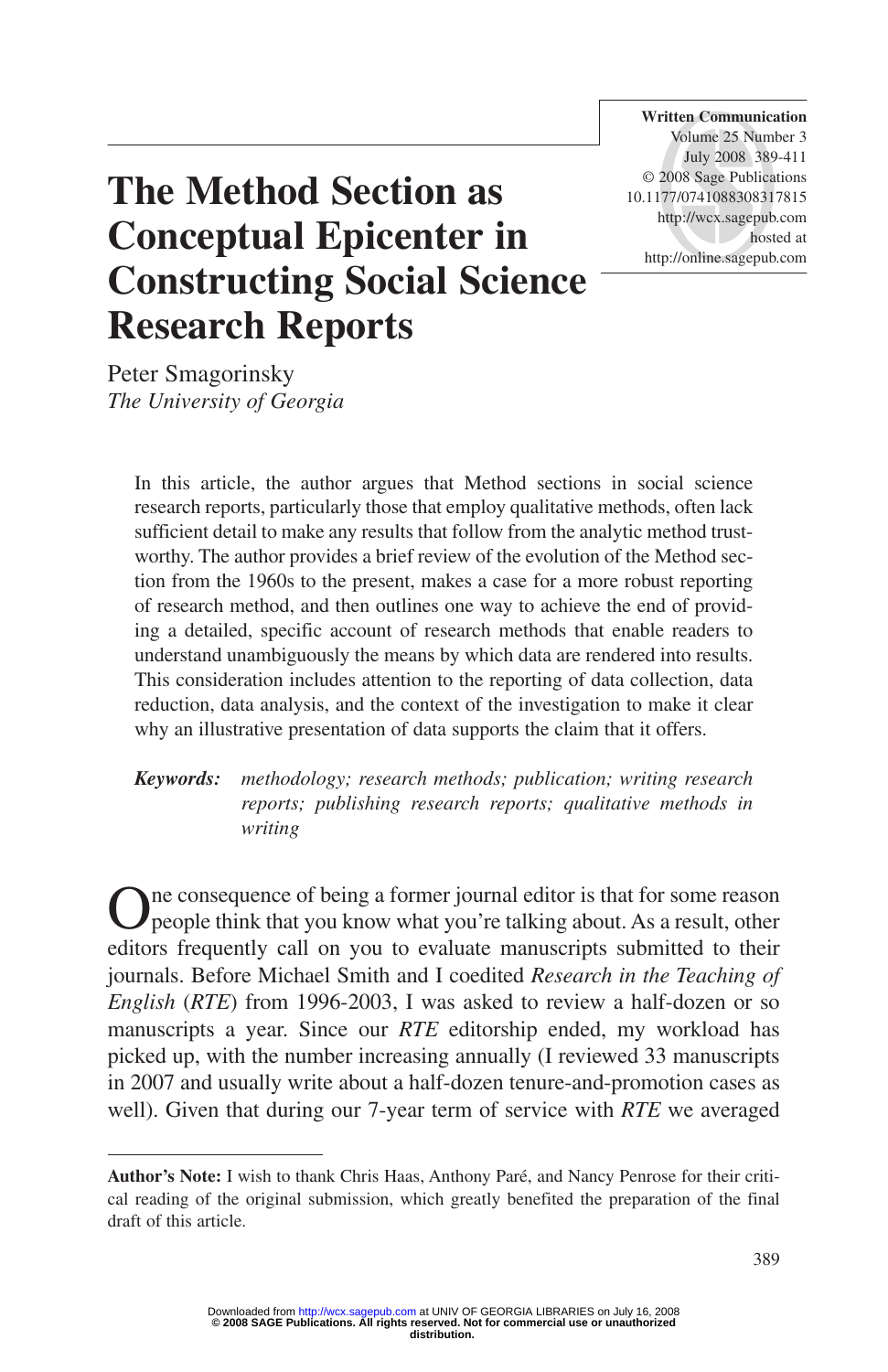over 100 manuscripts a year while also individually reviewing articles submitted to other journals, I've read a heck of a lot of manuscripts over the last dozen or so years, covering a lot of ground. I've reviewed for 28 different journals in the fields of literacy, teacher education, linguistics, composition, communication, anthropology, educational psychology, cultural psychology, cognitive psychology, early childhood education, reading, general education, and other disciplines. If only our merit pay system recognized this work as important. Aside from the articles included in tenure-and-promotion dossiers, these manuscripts for the most part have not been published, suggesting the difficulty that most people have with the genre of the scholarly article.

But impressing you with my workload is not my reason for listing these experiences. Rather, it's to say that I've evaluated about every kind of manuscript you could imagine and have developed a pretty good idea of the sorts of problems people create for themselves when writing scholarly papers. (I wish I could say that I consistently avoid these same problems in my own writing, yet reviewers have been known to fault my papers for the very shortcomings that I see in others' work.) In my view, what can, and perhaps should, serve as the conceptual epicenter of a manuscript is the Method section, which unfortunately, too often, is an afterthought more than a driving force in authors' presentations of research reports. I argue in this article that greater attention to the Method section would strengthen the account of the conduct of the research for the benefit of both author and readers and serve as the nexus for the other sections of the paper's organization and alignment with one another.

# **A Brief and Incomplete History of the Method Section in Literacy Research**

Through my reading of these many manuscripts, I can only conclude that the Method section is not nearly as important to others as it is to me. Perhaps this limited sense of value follows from the olden days of research in education and literacy-related fields, that is, before the mid-1980s when all hell broke loose in terms of methodological pluralism. Braddock, Lloyd-Jones, and Schoer (1963) set the terms for the conduct of research in the domain of English back then, attempting to move the field of composition research into a new and unprecedented era of stature by positioning the experimental study—with variables reduced to frequencies that could be statistically compared to identify effective means of teaching—as the pinnacle of scientific inquiry in composition studies.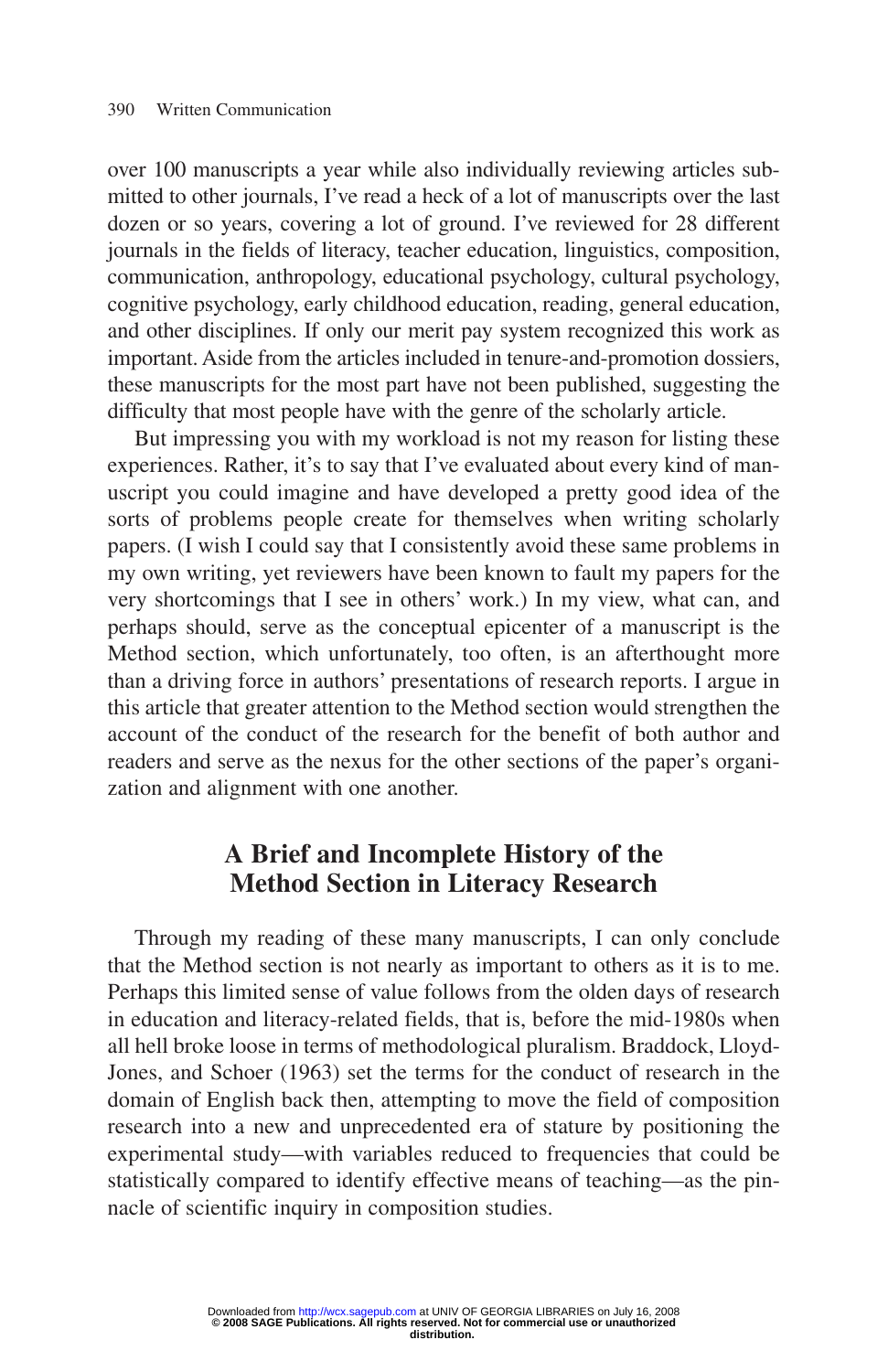Braddock went on to become the founding editor of the National Council of Teachers of English's *Research in the Teaching of English* in 1967. *RTE* served as one of the few outlets for empirical studies of teaching and learning in the academic domain of English. Researchers at that time were not concerned with literacy practices in other arenas: the workplace, the community, disciplines other than English, and other settings outside school. This classroom bias persisted through Hillocks's (1986) sequel to Braddock et al.'s research review. Hillocks himself was a devotee and practitioner of experimental studies and research in school-based writing instruction, even while many in the field had begun to reject such designs in favor of small-sample studies predicated on newly imported theoretical perspectives and beliefs about the value of taking a nonnumerical, in-depth look at fewer participants (see, e.g., the critical reviews of his study by Durst, 1987; Newkirk, 1987).

The reporting of an experimental study's method does not require extensive explication, as evidenced by the brevity of the Method sections in articles published in journals such as *RTE* till the mid-late 1980s. At this point in the field's development, *Written Communication* and other composition journals were founded to address newly recognized needs for studies in workplace and community writing, writing in the disciplines, and other composition production not necessarily linked to formal instruction in school. In experimental research articles, most authors explained the "treatment" they were contrasting with a control group, which often went undescribed, causing Hillocks (1986) to reject most of the experimental studies conducted from 1963-1983 in his meta-analysis of composition research. Experimental researchers further described how particular variables were controlled for in the design, explaining such features as "counterbalancing" to minimize the effe[cts of intervent](http://wcx.sagepub.com)ions such as the topics included in writing prompts. These studies additionally included attention to the particular statistical tests applied to the data to produce the results: a chi-square test, a *t* test, an analysis of variance, an analysis of covariance, a multivariate analysis of covariance, and others.

The method, then, was fairly straightforward, requiring little theorization or exegesis regarding the construction of data. Aside from explaining the differences between the comparison groups (e.g., teaching heuristics vs. teaching "traditional grammar" or more vaguely vs. "the control group"), the nature of the data (e.g., the identification of primary traits in student writing), the control of variables (e.g., teacher effects, order effects, etc.), the data collection points (e.g., pretest vs. posttest student writing samples), and the sort of statistical tests run (e.g., a *t* test, an analysis of variance), the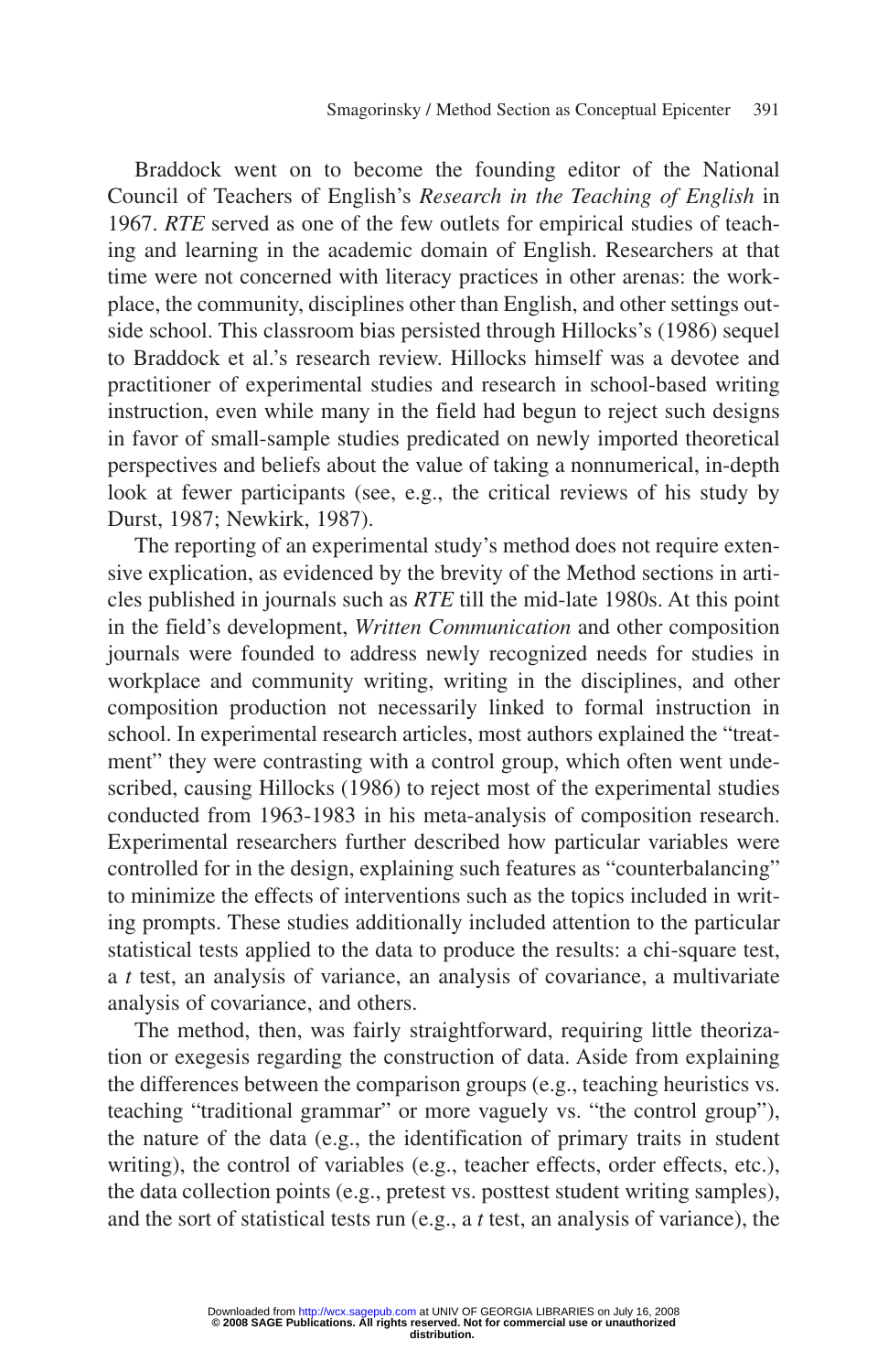author had little other explaining to do. The students themselves were typically presented as generic, a condition later viewed as problematic given researchers' tendency to study White, middle-class students and generalize from them to all populations (for a critique of such sample selections, see the contributors to Cole, Engeström, & Vasquez, 1997).

When language and literacy researchers began to borrow from paradigms outside the experimental approach in the 1970s, methodological explication became more important. First, often the theories and methods invoked were from outside the general reader's experience and so called for clear outlining, as Flower and Hayes (1981 and many other publications) did when importing the investigative method of protocol analysis from cognitive psychology in order to study the recently conceived idea of writing processes. Second, the assumption of researcher objectivity came under fire, suggesting the need for researchers to acknowledge and account for social construction of their data (Smagorinsky, 1995). Third, with greater attention to the relational nature of research, researchers were called on to explain more about the context of the investigation: the social and cultural experiences of the participants; the physical, social, and political setting of the research; the assumptions at work in the environment; the researcher's relationships and interactions with the participants; and much more.

On the whole, then, it became incumbent on researchers to account for far more than they had previously provided in order to explain the conduct of their investigation. Increasing attention to the social complexity of research begat a greater need to implicate method in results, presenting authors with new obligations as they wrote their articles. Meanwhile (and as is still the case), many journals adhered to the page requirements of a previous era, requiring a host of new decisions for authors who needed to account for research [method and i](http://wcx.sagepub.com)nvestigative context and who needed to explain complex data sets in sufficient detail to be persuasive, all the while keeping manuscripts to 20-30 pages. (As one who tends to err on the side of excessive detail in these matters, I'm thankful that *Written Communication* has never followed this rule too closely. And during our editorial term at *RTE*, Michael Smith and I waived the page limit entirely in order to allow authors greater latitude with the Theory and Method sections of their articles, to the satisfaction of some readers and ire of others.)

The Method section, then, has evolved to the point where, in order for results to be credible, the methods of collection, reduction, and analysis need to be highly explicit. Further, the methods need to be clearly aligned with the framing theory and the rendering of the results. Given that the vast majority of manuscripts that I review fall short in these areas, it seems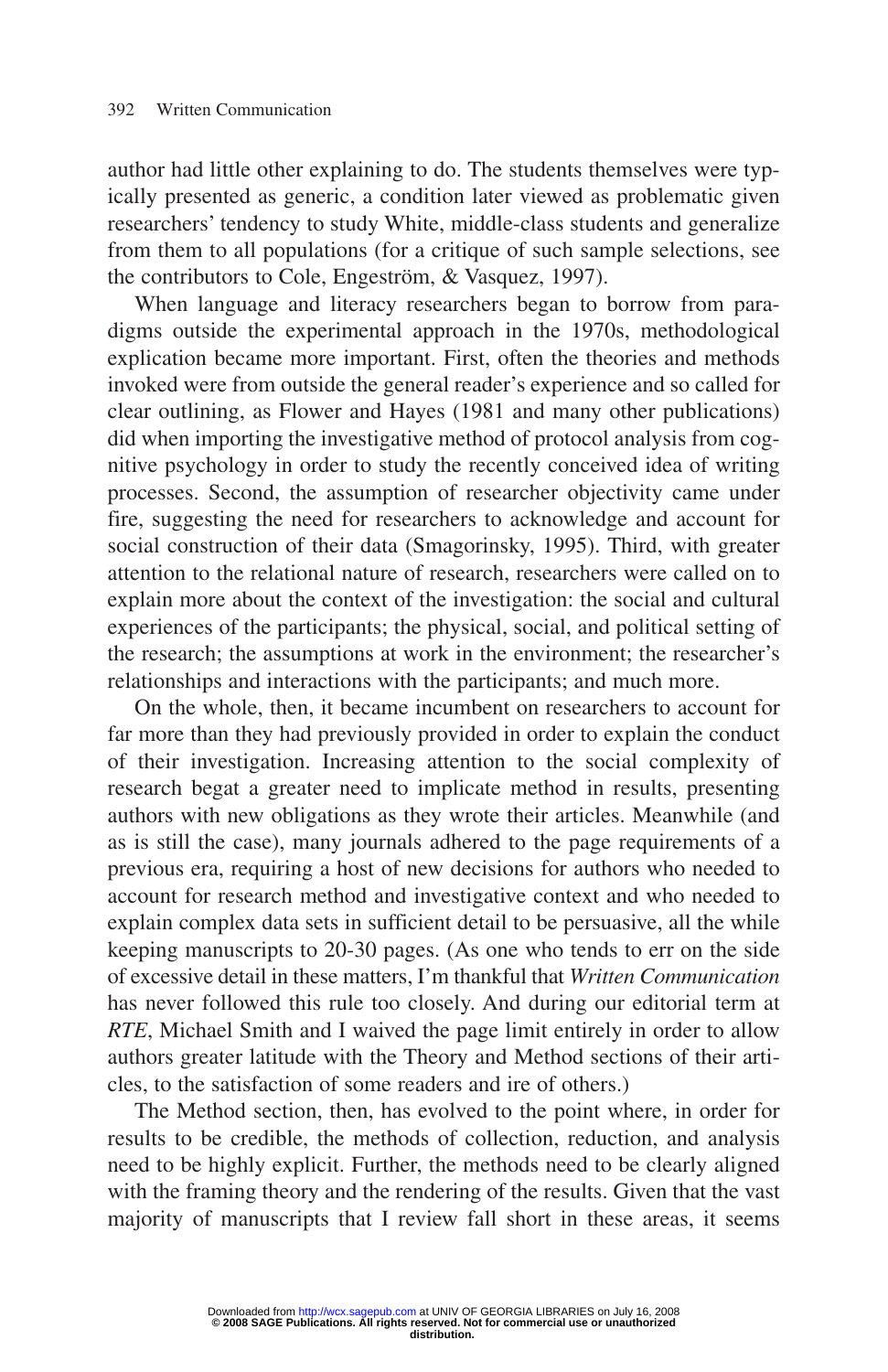worthwhile to explore what at least one reviewer believes to be important about the construction and presentation of an article's Method section.

## **Why the Method Section Matters**

When journals do allow extra space, authors do not necessarily generate Method sections of greater clarity. In my work as an editor and reviewer, the area that most frustrates me about authors' treatment of method is the absence of detail. Time after time, I run across something such as the following:

I read the data several times. In the first reading, I generated provisional categories to guide my subsequent readings. Then, I read the data and refined these categories, looking for themes and patterns. Upon further reading I created the ultimate categories used for the analysis. And now, my Results.

I'm all for multiple readings of data and continual refinement of categories but I need to know specifically what the categories are and how they evolved through the process of data reduction and analysis, how they are applied as codes, how they work in relation to the author's framing theory, how they are reduced from a "raw" state to "cooked," and so on. To belabor this culinary metaphor: Imagine reading of a wonderful dish and being told how to prepare it as follows:

First, select all ingredients that could conceivably go in the dish. Review them carefully, then pick the ones you want to use and put the rest back in the pantry, perhaps saving them for another meal that you will prepare later. Then reconsider the ingredients you've selected and decide which are most important. Do this again just to make sure. Then mix the important ones together and give it [a taste,](http://wcx.sagepub.com) [adding](http://wcx.sagepub.com) other ingredients as necessary. Put them in cookware, heat, and serve.

Based on this set of instructions, I'm not sure whether I'm making a casserole or a pie, whether the spices are Indian or Thai, whether I heat them in an oven or a fondue pot, or much else.

I have the same feeling all too often when reviewing manuscripts for journals: I have only the vaguest sense of what the author is doing with the data in order to render it into results. If I don't know pretty clearly how the researcher is conducting the study, then it doesn't matter much to me what the results are because I have no idea of how they were produced. To me, that's reason enough to recommend that the article not be published. I don't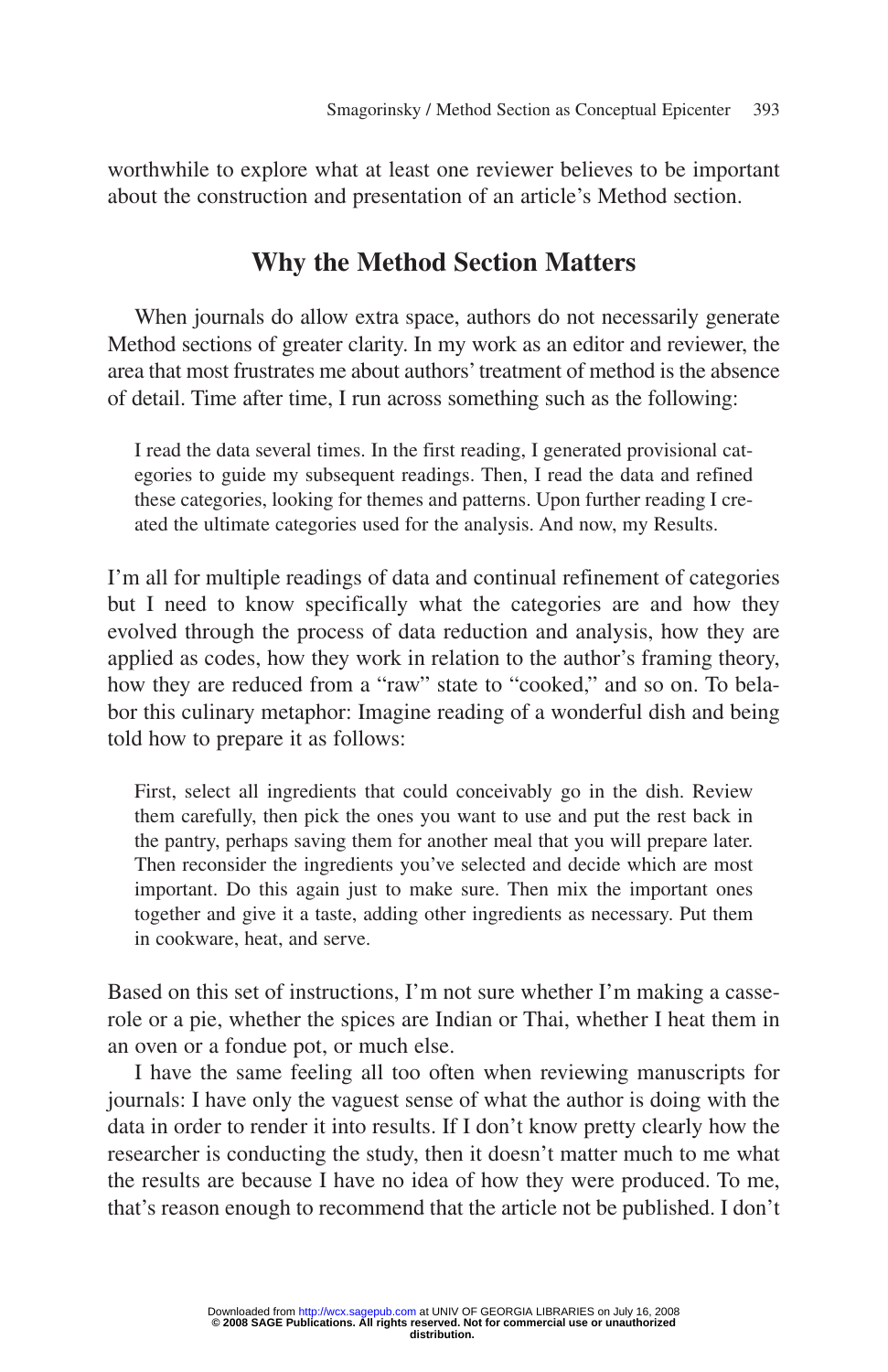think that replicability is necessary in the conventional sense, that is, of conducting an identical study with identical results, which serves to corroborate the quality and veracity of the study being replicated and the validity of its findings. The "social turn" in literacy studies in the past two decades (see the contributors to Smagorinsky, 2006) suggests that people from different backgrounds (e.g., from different cultural groups, genders, socioeconomic classes, races, ethnicities, religions, and other categories) will not necessarily act in the same way under the same conditions. Indeed, many have argued that particularity, rather than generalizability and replicability in this sense, is a worthy aim of research (e.g., Bloome & Bailey, 1992; Valsiner, 1998). Even if I find the historical sense of replicability to rest on an increasingly fragile foundation, however, I do think that I ought to be able to reconstruct a study's design based on how an author explains it. In most cases, unfortunately, authors are far too nebulous in their account of method for me to have any idea of how to do so.

In this article, I'd like to argue for greater attention to accounts of research method, both for the reader's sake and the writer's. As a reader, I simply need to know how data become results in order to trust the author's claims. But for me as a writer, the Method section plays a pivotal role in the production of a research article. It serves as the core from which radiate the content and organization of each of the other sections of an APA-style research report. I'll next outline how the Method section functions in my own writing, with the hope that an account of this process will be of use to others.

# **The Method Section: One Person's Primer**

Writing research articles is, and should be, difficult. If it were easy, anyone could do it. But t[he issues are co](http://wcx.sagepub.com)mplex, the genre difficult to master, and the analytic work mind- and nerve-racking and enormously time-consuming. In the next section I outline issues that arise in the collection, reduction, and analysis of data; in reporting the context of the investigation; and of problems that I often find as a reviewer in descriptions of these processes in manuscripts that journal editors ask me to evaluate.

# **Data Collection**

Describing a data collection is probably the most straightforward part of accounting for method. Generally, this section includes a description of the data sources and how they were collected: field notes, interviews, audio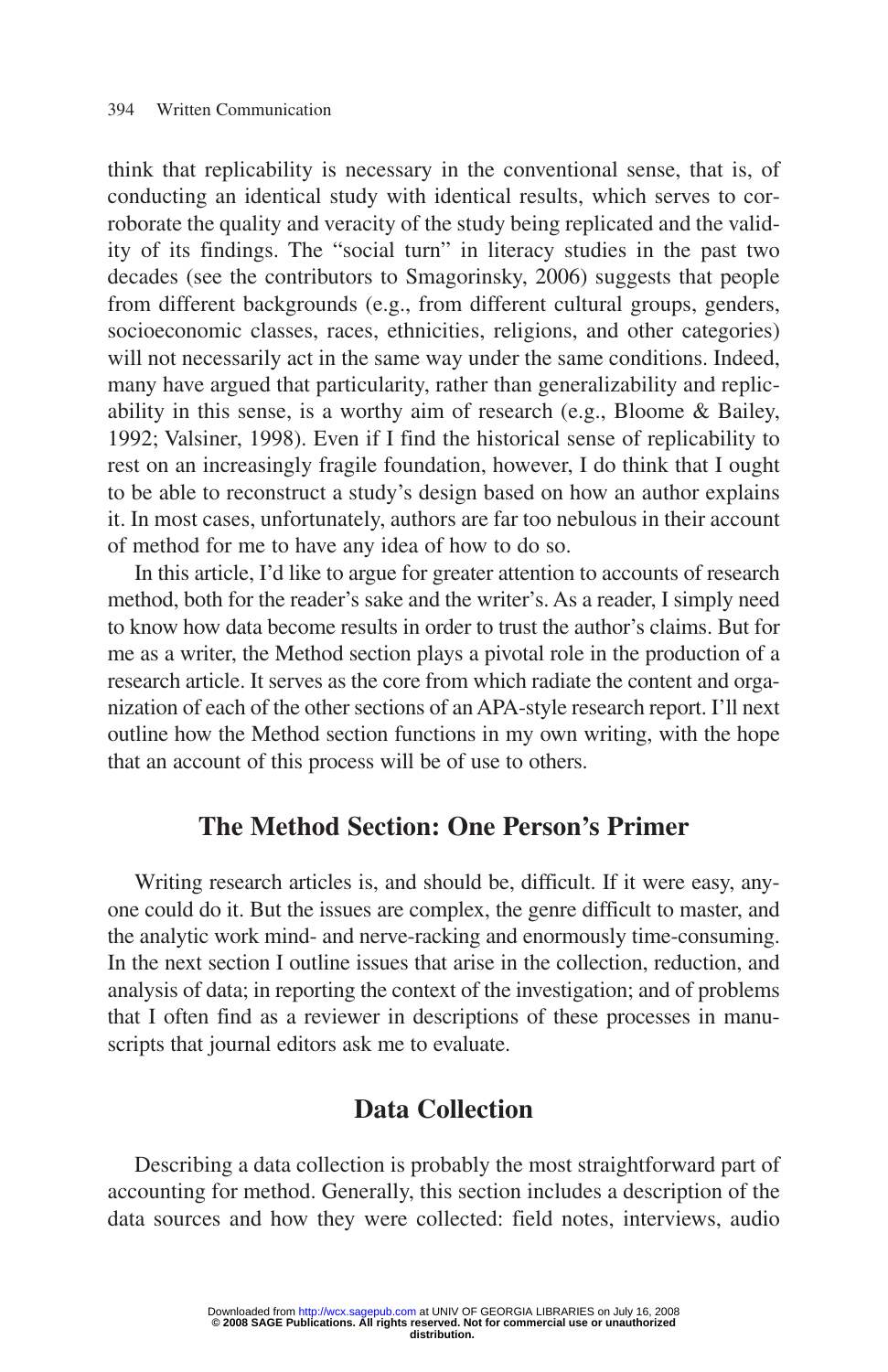recordings of discussions, ancillary artifacts, samples of writing, and so on. But merely listing sources in a general way is typically insufficient. As Chin (1994) has argued, simply announcing that data are composed of "interviews" overlooks the fact that interviews may be conducted in many ways, obligating the researcher to be explicit about who conducted the interviews, whether or not multiple interviewers were involved and if so, how consistency across interviewers was achieved (e.g., relying on a uniform interview protocol or set of prompts and providing the text of such scripts), and other factors that help to reveal the specific nature of the data collection. I use interviews here for illustrative purposes; virtually any qualitative research method benefits from explication of this sort.

Limitations and cautions about the data collection procedures also merit attention. Interviews, to return to this example, are not benign but rather involve interaction effects. Rosenthal (1966) examined researcher effects in behavioral research and identified a myriad of characteristics that can affect the relationship between a researcher and participant, in turn helping to shape the data that emerge from the collection process. For instance, female participants tend to be treated more attentively and considerately than men, female researchers tend to smile more often than their male counterparts, male and female researchers behave more warmly toward female participants than they do toward men (with male researchers the warmer of the two), White participants are more likely to reveal racial prejudice to a White researcher than to a Black one, gentile subjects are more likely to reveal anti-Semitic attitudes to a gentile researcher than to one whom they perceive as Jewish . . . the list seems endless. Making some effort to account for these phenomena helps to explain the social construction of data in studies involving researcher-participant interactions.

Further, the repo[rt of method s](http://wcx.sagepub.com)hould be tied to the study's motivating theory in terms of data collection, reduction, and analysis. For instance, I have used the method of protocol analysis for many studies. Broadly speaking, the collection of a protocol involves the recording of a research participant's verbalization while working to solve a problem, usually one specified by the researcher: to play chess, to work on economic problems, to read a particular kind of text, or to engage with another task of cognitive interest to the researcher (and, one hopes, the participants). The purpose is to generate a verbal text that a researcher can analyze to provide an account of cognitive processes.

Ericcson and Simon (1993) provide a magisterial account of the ways in which protocol analysis was conceived within cognitive psychology's information-processing paradigm so that its terminology and concepts not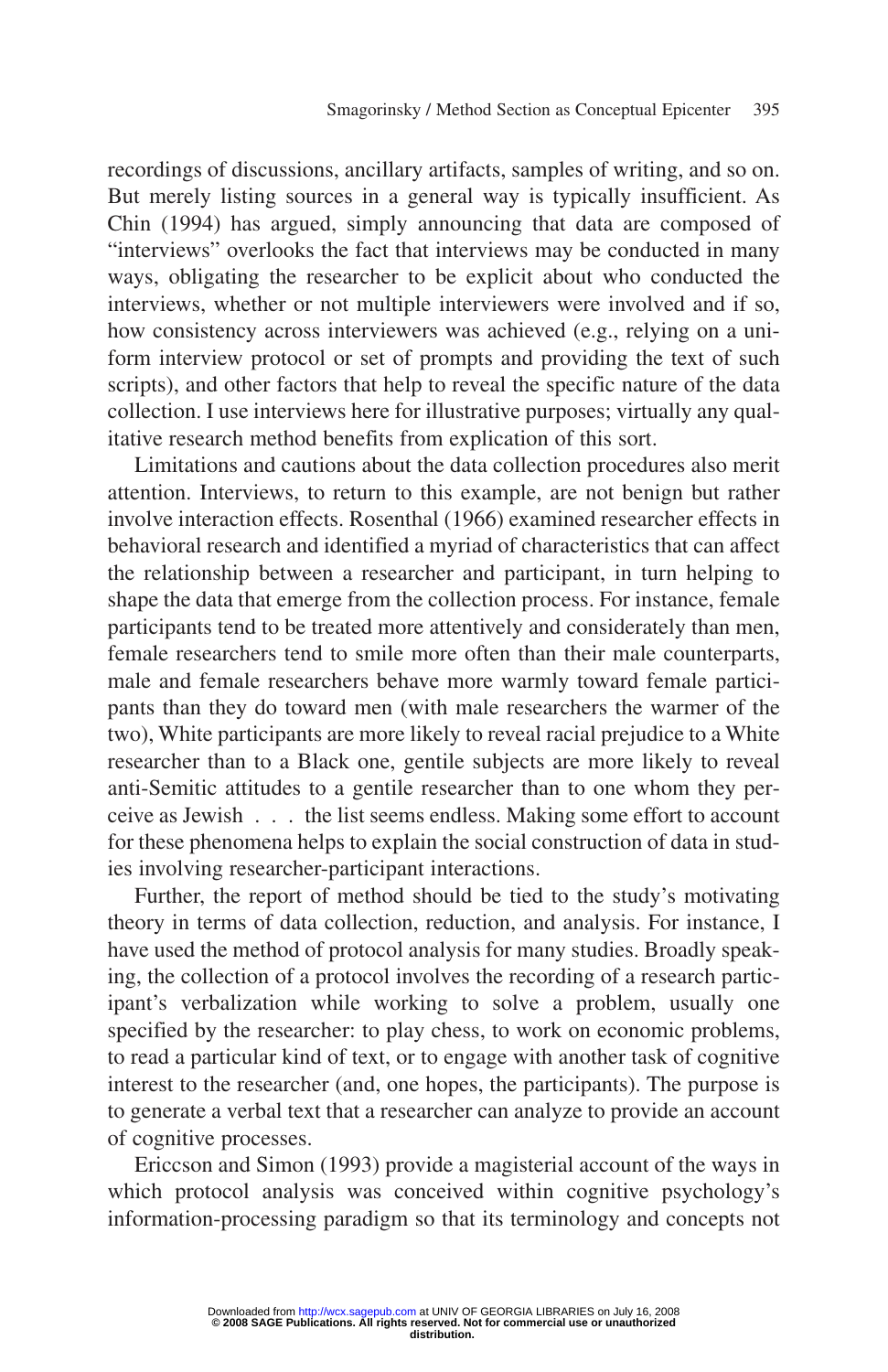only categorize data but illustrate and amplify theory. They describe two types of protocol collection: *concurrent*, in which a participant thinks aloud during the process of completing the task, and *retrospective*, in which a participant completes components of the task or the whole task and then is prompted to reconstruct the process from memory. To these two types I would add *stimulated recall* (Bloom, 1954; DiPardo, 1994; Rose, 1984), in which a person is filmed while working on a task and shortly thereafter is recorded while watching the film and reconstructing the cognitive processes for the researcher, often with question prompts to facilitate the generation of the account. I have studied not just individuals but groups whom I have recorded as they talked while or after working using each of these three methods to capture the cognitive and, inevitably, social processes involved in the participants' analytic and interpretive work.

Initially, I followed the guidelines of Ericcson and Simon (1993), locating my research in the information-processing paradigm in which they worked and using my studies to make inferences about student writers'processes; this work was greatly influenced by the approaches taken by Flower and Hayes (1981 and many other publications) and Bereiter and Scardamalia (1986 and others), who themselves were working in the tradition described by Ericcson and Simon (1993). Later, however, I shifted my own theoretical orientation to more sociocultural perspectives grounded in the work of Vygotsky (1987), which is concerned with the ways in which cognitive frameworks are internalized through cultural practice. This shift required a reconceptualization of protocol analysis, which I felt could serve as a useful investigative tool even when removed from its information-processing origins.

But first I had to retheorize and repurpose it so that it made sense to me and to readers as a method that could account for cognition from a more social perspective (s[ee Smagorinsk](http://wcx.sagepub.com)y, 1998). In terms of data collection, this move involved departing the clinical settings employed by Ericsson and Simon (1993) and asking participants to turn on their recorders while writing whenever and wherever they felt comfortable doing so. I thus had to rely on students' self-prompting both to initiate a data collection session and maintain a steady stream of speech as they worked.

Particularly when I first began this shift I had to provide detail in the publications in which I reported the research (e.g., Smagorinsky, 1997) to distinguish my approach from that of my information-processing antecedents. My paradigmatic reorientation thus obligated me to account for my decisions in data collection so that they were aligned with my motivating theory. Even something as seemingly simple as describing data collection procedures, then, is fraught with the potential for reviewer skepticism. Authors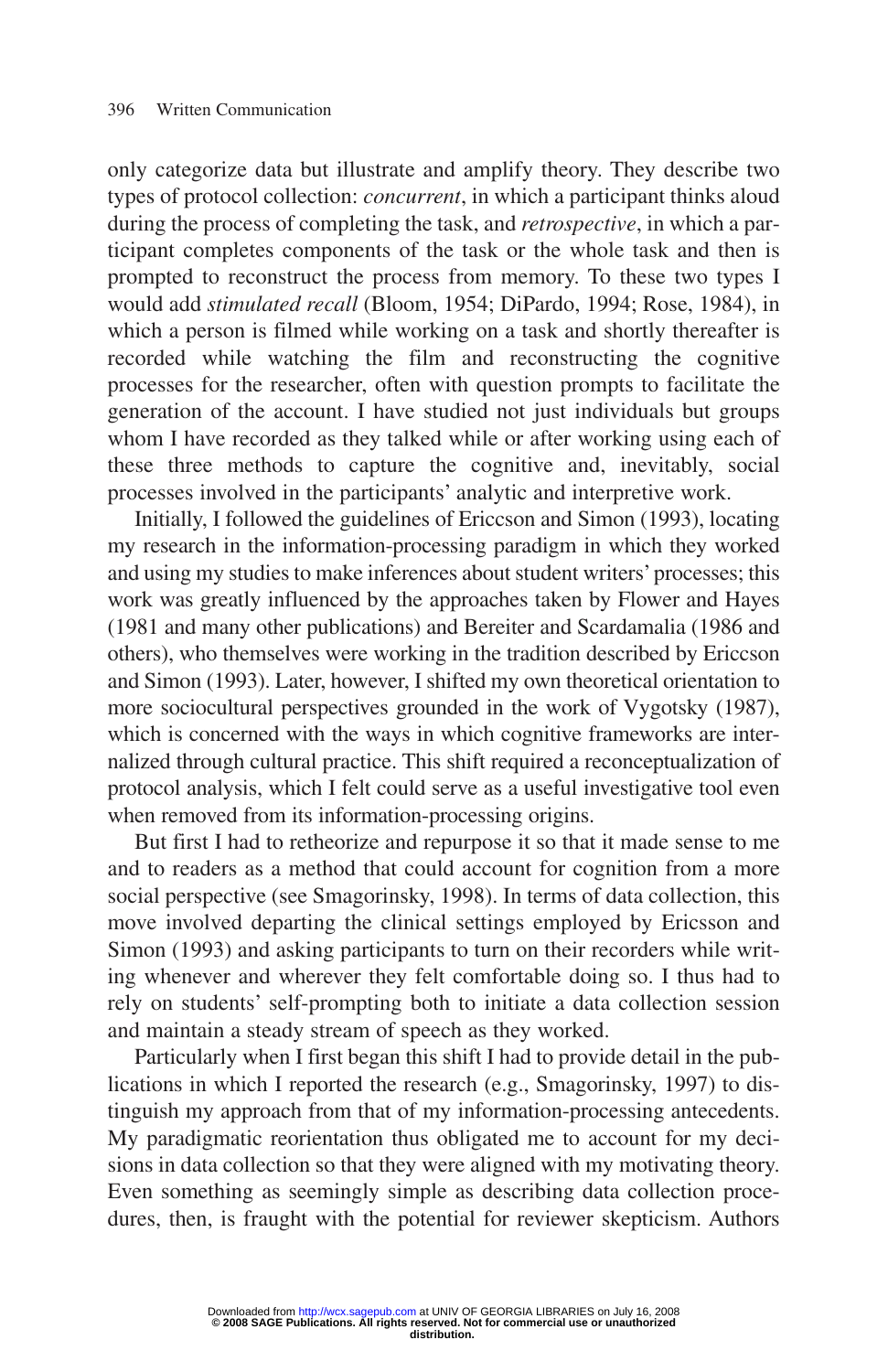need to balance the need to explain these phenomena in detail and the simultaneous needs to stay within page limits and not test readers' patience with excessive detail before even getting to the results. My approach is to err on the side of abundant detail and allow the editor to decide where to draw the line; at least I've made my case for the validity of my approach to my primary gatekeeper. Given that every editor has different priorities, I'll let her or him establish the parameters for detail on method after I've demonstrated my own understanding of the conduct of my investigation.

#### **Data Reduction**

Data reduction is a critical part of research method but gets scant attention in publications about the conduct of research. All researchers reduce their data: some to numbers, some to words, some to both. I've often heard graduate students talk about their "thousand pages of data," with which they are most impressed. The researcher's task is to take this amorphous mass of data and reduce it to something comprehensible and useful.

The familiar pattern I've seen so often in manuscripts I'm asked to review—that of providing a general account of data reduction involving reading, finding provisional themes, and developing and refining codes, yet without explicitly naming them—does little to illuminate for readers how a researcher has reduced data from an inchoate corpus to a systematically organized set from which a subset can document representative trends. As a reader, I want to know the principles by which an author has either eliminated data or selected something representative. Simply announcing that something is representative of the larger corpus is not convincing. During our *RTE* editorial term, at times we required an author to tabulate the whole data set in order to [demonstrate t](http://wcx.sagepub.com)he representativeness of what was presented as illustrative. It often turned out that the samples presented were more representative of the author's preferred conclusion than what the data actually produced about the focus of the study. Such authors were hardly in the minority; impressionistic data reports often involve selectively chosen data designed more to confirm a researcher's preconceived thesis than to mine the data exhaustively to understand what they suggest or reveal.

Related to the reduction of data so that representative samples are available is attention to disconfirming or discrepant data, that is, data that are unrepresentative of the corpus as a whole and that raise questions about available generalizations. Disconfirming data can be important for several reasons. First, they may disrupt neat interpretations of the trends and complicate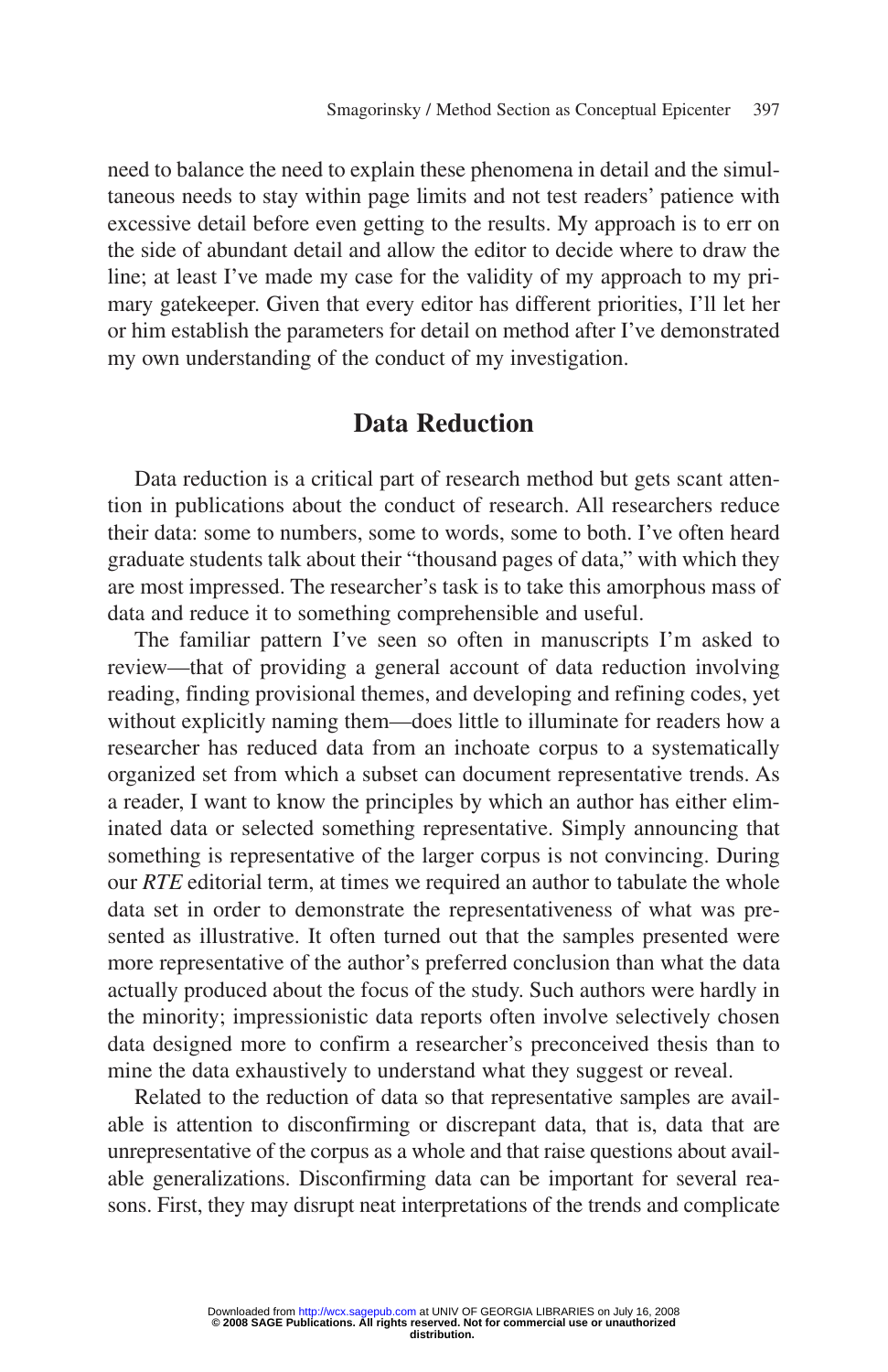conclusions available from the analysis. Second, disconfirming data may serve as a separate focus of analysis. If, within a research site, a person or subset of people perform anomalously, they often merit attention, particularly if they share traits as members of some sort of minority group relative to the whole (as might a few men in a classroom of women, the subset of novices in a larger group of experienced workers, and so on). Attending to anomalies, then, may challenge norms practiced by the majority within a group or serve as a separate focus of attention for a better understanding of what is not representative of the whole.

My reviewing of manuscripts suggests an unwillingness on the part of many authors to think about why their preconceptions might be wrong by interrogating the complete data set through exhaustive, systematic analysis. Explaining the reduction process in detail—not through general descriptions borrowed from methodology textbooks—seems to me to be critical in presenting persuasive research findings, particularly in the sort of qualitative approaches that have dominated the field of late. Part of this account ought to be a juxtaposition of representative data with a tabulated version of the full analysis as evidence that the data that provide the focus of the results do indeed faithfully distill the entire corpus.

#### **Data Analysis**

The process of data analysis, like those of collection and reduction, tends to get superficial treatment in the majority of manuscripts that I review. I will next outline a set of considerations that I think are important in both conducting and explaining the means by which a reduced data set gets rendered into a persuasive, evidentiary set of results. To do so I will include attention to [my work with d](http://wcx.sagepub.com)octoral students because my collaborative approach becomes an issue in the sections that follow. A significant portion of my scholarship at this point in my career also serves as an important part of my teaching: I mostly collaborate on my studies with my doctoral students in research apprenticeships that involve them working with me one-on-one for a total of 4 hours each week over two semesters. In a typical year, I work with two students in such apprenticeships.

Taking this approach is good for all of us: I get assistance with my work, my students get experience and course credit for working with me, and we share authorial credit in presentations and publications. I also often credit the participating teacher as a coauthor because my research relies more on description than on intervention and so the teacher's construction of the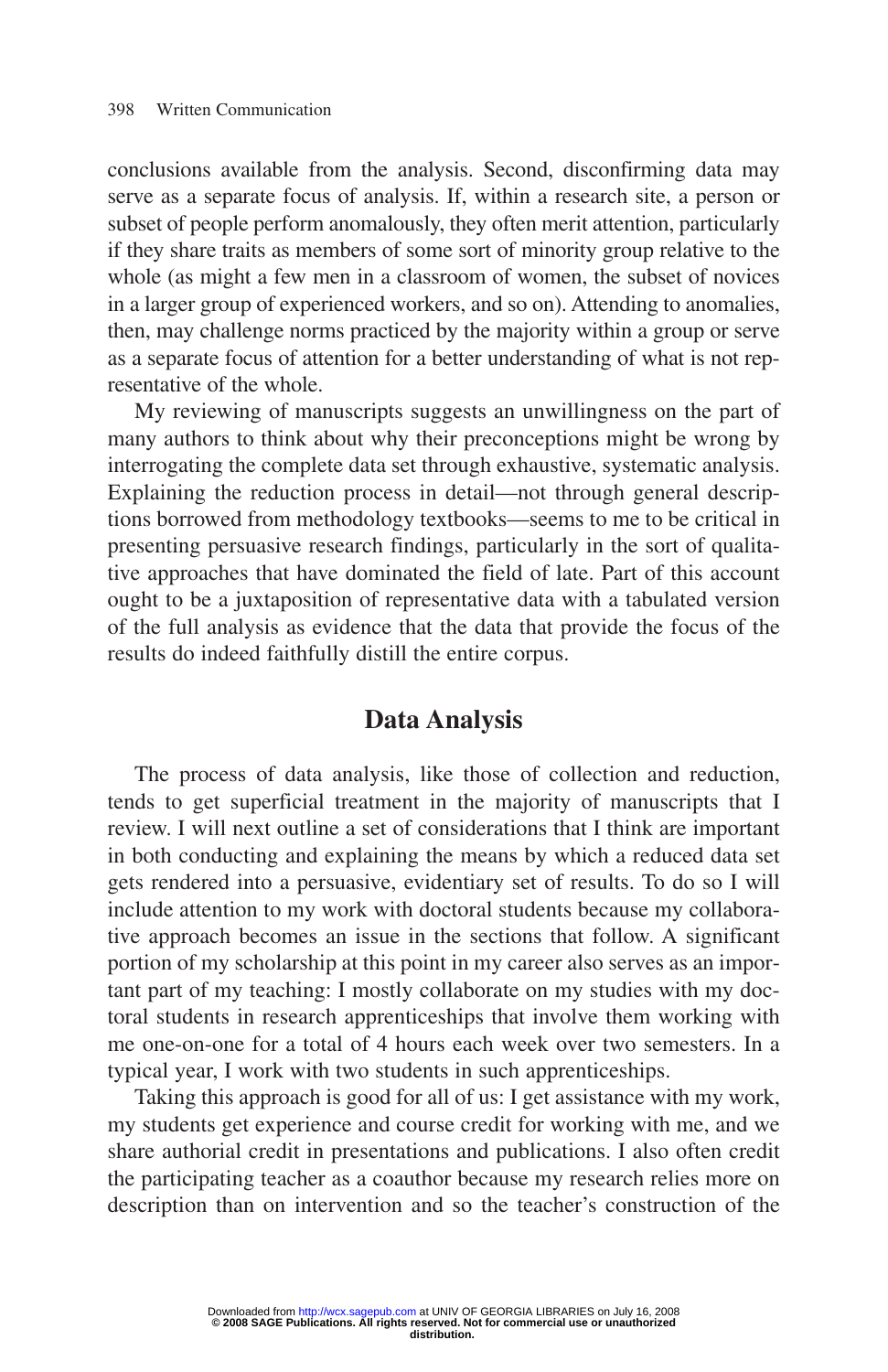curriculum and her or his teaching practices constitute a major part of the research design (Gallas, 2000; Smagorinsky, Augustine, & Gallas, 2006).

# **Coding Data**

*Coding as the manifestation of theory*. I believe strongly in the value of coding data, both for the benefit of the analysis and for the purpose of explaining to readers my orientation to the research and understanding of the data. Not everyone agrees with me on this point; at a recent scholarly gathering, a full professor at a research university stated unequivocally that all coding of data is "positivistic" because it names data segments in ways that can take on the status of certainty. Perhaps coding can be bound by beliefs of its irrevocability, but surely not always.

Viewed differently, coding makes evident the theoretical approach used to analyze the data by applying code names to segments of text (typically, in my work, field notes, interview transcripts, and transcripts of people speaking as they work). In this conception, coding manifests what theory would say about data and makes the researcher's theoretical perspective on the data corpus explicit, without precluding other ways of looking at it. Also, by creating categories in sets and levels, a researcher manifests not only a theory but the principles within that theory and their relations to one another. In that sense, coding establishes the researcher's subjectivity in relation to the data and the framework through which data are interpreted. From this perspective, the codes are not static or hegemonic but rather serve to explicate the stance and interpretive approach that the researcher brings to the data.

To illustrate, my work assumes Wertsch's (1991) extension of Vygotsky (1987), which postul[ates that the a](http://wcx.sagepub.com)ppropriate unit of analysis for the study of the development of human consciousness is volitional, goal-directed, tool-mediated action in social context. Because I have interrogated this axiom and have accepted its explanatory power, I rely on its principles to provide the major categories that I typically employ: I look at the *tools* that mediate thinking, the *setting* in which those tools have gained currency and sanction, and the *goals* toward which people put them to use. These general categories, I have found, provide a framework through which to develop more finely tuned codes that specifically account for the thinking that takes place by the people who participate in my research.

Those codes vary depending, first, on the topic of the study—for my purposes over the past decade, studies of early-career teachers developing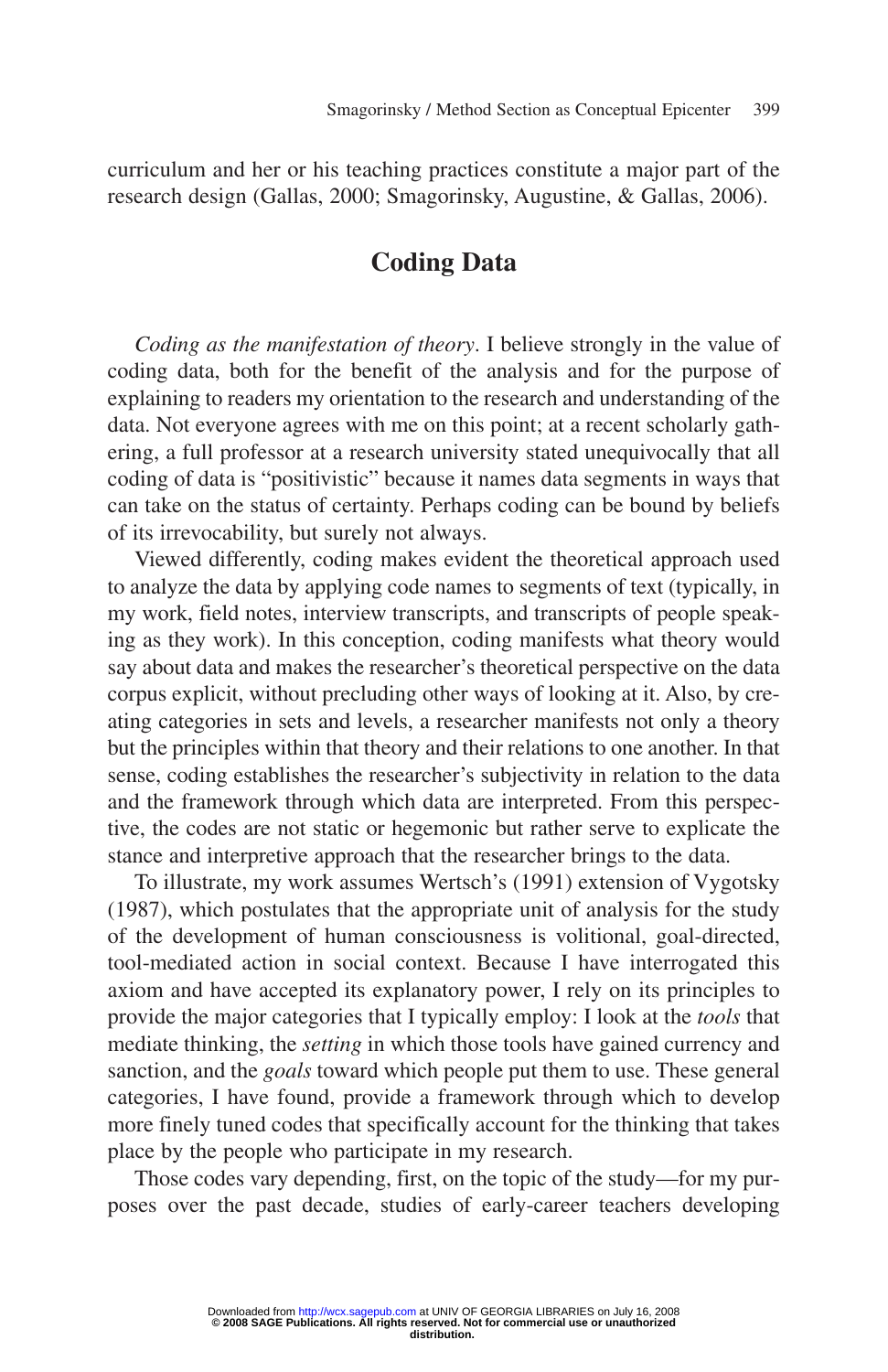concepts about how to teach secondary-school English or elementary Language Arts, or studies of students constructing texts or talking about texts in ways that they find meaningful, using both writing and nonverbal media for their interpretive and representational work. The subcodes also vary depending on the specific problems that the participants are attempting to solve. One early-career teacher, for instance, might be struggling to find ways of teaching writing and come to rely on a formulaic approach such as the five-paragraph theme (Johnson, Smagorinsky, Thompson, & Fry, 2003), whereas another might be attempting a progressive pedagogy within a scripted curriculum (Smagorinsky, Gibson, Moore, Bickmore, & Cook, 2004). Or a group of students might be interpreting *Hamlet* through a pictorial medium (Smagorinsky & O'Donnell-Allen, 1998), whereas another student might be designing a home interior for a class in interior design (Smagorinsky, Zoss, & Reed, 2006) or writing essays in academic, personal, and hybrid genres (Smagorinsky, Augustine, & O'Donnell-Allen, 2007).

The transcripts from these studies suggest the ways in which these three major categories involve subcategories specific to the problem-solving activity engaged in by the research participants. Although there might be overlap across the studies, that overlap follows from commonalities in what emerges from the data rather than a priori categories that I superimpose on the transcripts. For the most part, the kinds of cultural tools employed by participants—either material or psychological—are a function of what they need to do to act on specific problems presented by their environments (Tulviste, 1991). And so while participants in a variety of studies might employ the tool of a narrative—to depict their emotions on masks representing their sense of identity (Zoss, Smagorinsky, & O'Donnell-Allen, 2007), to create pathways for negotiating the premises of a house (Smagorinsky, Cook[, & Reed, 20](http://wcx.sagepub.com)05), to inform their interpretation of a poem (Smagorinsky, Cameron, & O'Donnell-Allen, 2007)—more unique codes come in relation to more specific tool use, such as the economical design of a horse ranch to allow for direct movement around the premises (Smagorinsky, Pettis, & Reed, 2004).

The development of these categories is not, from my theoretical perspective, a vehicle for producing a static representation of reality. Rather, it is to align my analysis with my motivating theory in ways that make my own subjectivity in relation to the data clear and unambiguous. Doing so would not preclude someone else from approaching the data in a different way for different purposes but rather delineates the ways in which my perspective contributes to my construction of the situation. The degree to which I do so persuasively and credibly becomes apparent when my work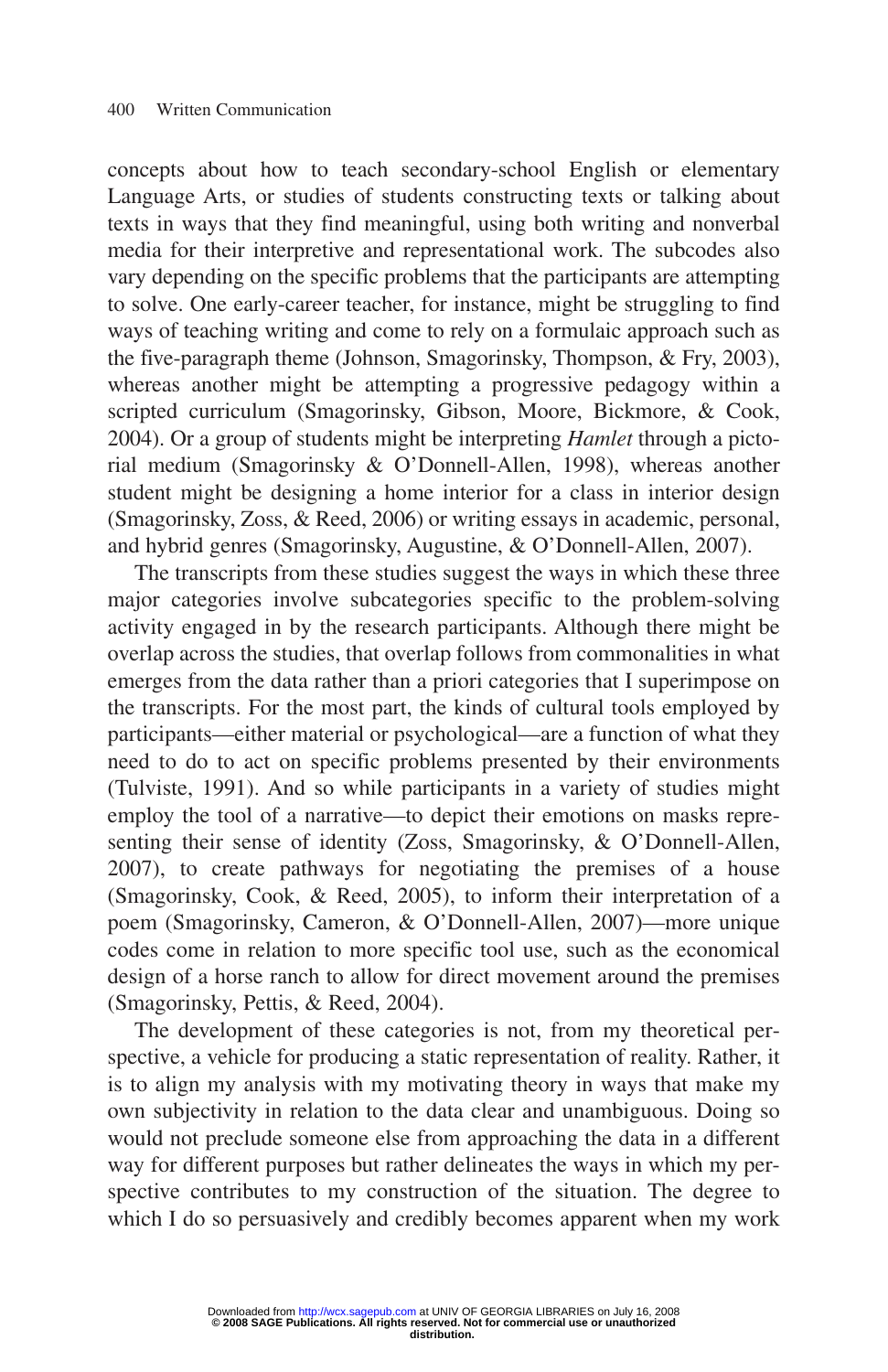goes through the review process and my peers judge how effectively I have argued from the data.

*Collaborative coding and reliability*. Back when I wrote my dissertation (employing protocol analysis of writers before and after writing instruction to contrast the effects of different modes of instruction on writers' processes; see Smagorinsky, 1991), I was expected by my committee to demonstrate the reliability and validity of my investigative method. The standard toward which I worked was for me to code my data, then train a second rater in my coding system and have her or him code 15% of my data with an agreement level of at least 80%. Traditionally, such a result confirms the reliability of the codes in that two independent raters produce roughly the same results when putting the system into effect. Although this method has been questioned by poststructuralists such as Harding (1991) because of the tendency in the field to associate reliability with confirmed truth, it remains a standard measure in much social science research.

My current approach to research within the sociocultural tradition of Vygotsky (1987) has led me to accept neither the traditional notion that agreement equals reliability nor the poststructural view that agreement represents a chimera masquerading as truth. I employ a second coder, yet that coder, a doctoral student, works with me throughout the coding process as we labor through the data and discuss each data segment before agreeing on how to bracket and code it. In other words, we reach agreement on each code through collaborative discussion rather than independent corroboration.

Undoubtedly, there is an uneven relationship when I work with a graduate student because the data are from my collections and I'm more-or-less in charge and more experienced with how to do this sort of thing—that's why I'm the teacher and [she or he is](http://wcx.sagepub.com) the student. You could probably throw gender issues into the mix and claim that my patriarchal approach reproduces the masculine hegemony that has traditionally produced inequities in research, given that almost all of my doctoral students have been women. How, some reviewers of my work have asked, can this work be collaborative when clearly the relationship is fundamentally and inevitably inequitable?

The answer has several facets. One advantage of working with good students is that we have complementary areas of expertise. My work with Cindy O'Donnell-Allen, for instance (e.g., Smagorinsky & O'Donnell-Allen, 1998), took place in her high school English class. Given my outsider status, she understood the setting of the students' work far better than I did. In accounting for the context of the research, then, she took a leading role in terms of knowledge about the school, community, faculty traditions,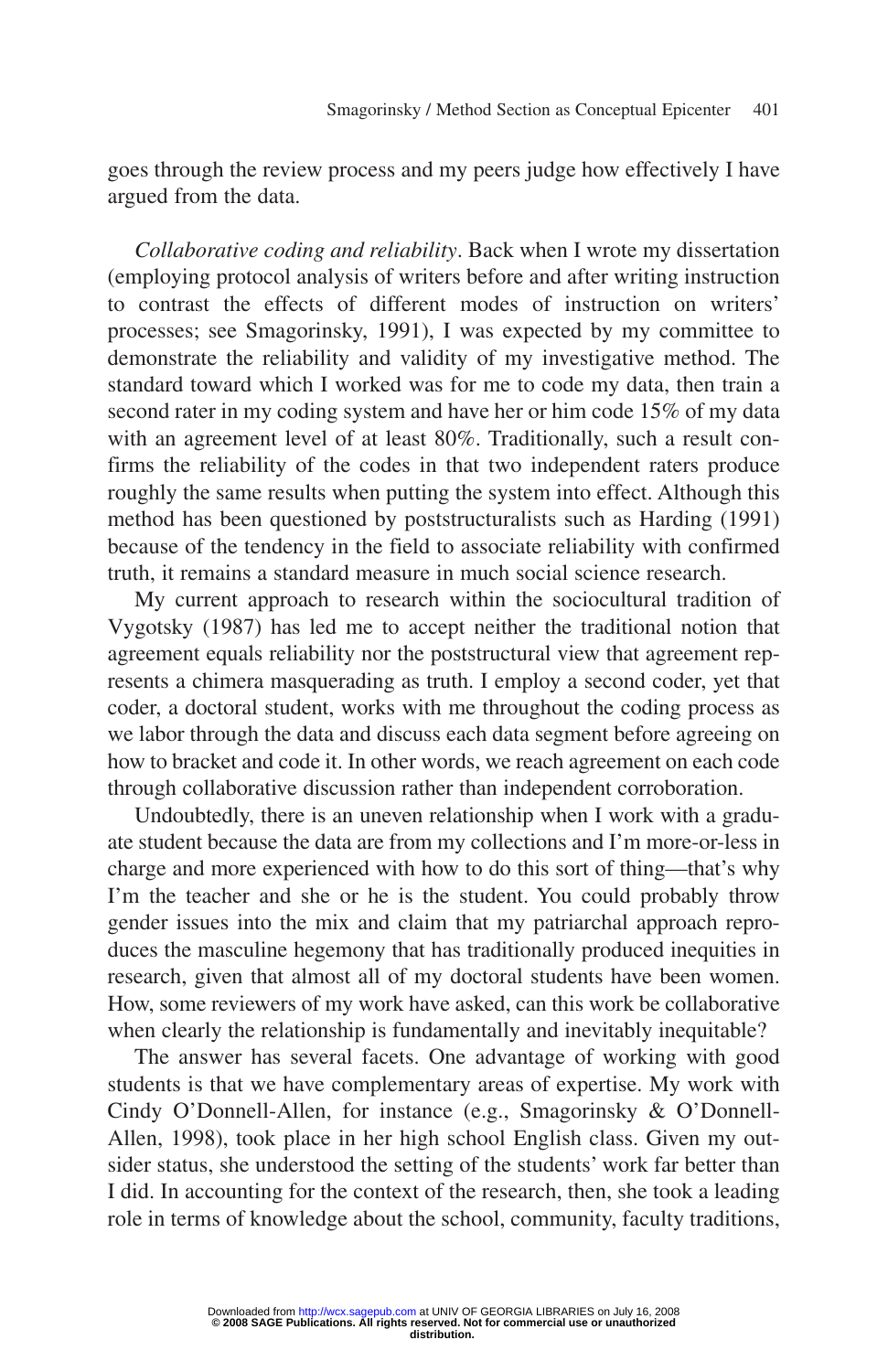curriculum, students, and other factors that affected the ultimate shape of the data. This knowledge was valuable both when considering the context of the students' schoolwork and in understanding how they produced texts and interpretations in the setting of her classroom.

At times, the students' expertise is more formal. Michelle Zoss, for instance, studied with me specifically because we shared an interest in the role of art in English classes. Michelle herself is an accomplished artist with considerable academic training in the technical aspects of art, art theory, and educational theories regarding art education. In our studies of students' construction of pictorial texts in both an Interior Design class (Smagorinsky et al., 2006) and in Cindy's English class (Smagorinsky, Zoss, & O'Donnell-Allen, 2005; Zoss et al., 2007) and later in her own independent research (Augustine & Zoss, 2006; Zoss, 2007; Zoss & Jones, 2008), Michelle's considerably greater knowledge of the world of art was instrumental in arriving at the interpretive lens through which we viewed the data and, as a consequence, in the determination of which terminology we used in coding the data.

Collaborative coding thus provides a means through which levels of expertise may emerge through the process of discussion in relation to data. I don't think that one should automatically assume that there is a static, strictly hierarchical relationship between a professor and an accomplished doctoral student who brings in years of valuable teaching experience, is often involved in avocations that can inform research, and is reading and taking courses outside of the professor's areas of expertise. Presumably, the professor has greater experience with the conduct of research that benefits and accelerates, and inevitably provides direction for, the student's trajectory.

In contrast, when working independently, coders must work with a fixed coding system that t[he second rate](http://wcx.sagepub.com)r either applies in accordance with the initial coding or not. And given that any coding session that falls below 80% agreement can simply be called "training" before a higher rate of agreement is reached, the reification of this percentage is somewhat disingenuous. I regard the flexible and generative nature of the collaborative approach as more likely to produce an insightful reading of the data because each decision is the result of a serious and thoughtful exchange about what to call each and every data segment. In my view, independent coding treats the system as a fixed entity, which denies its potential for negotiation as researchers work through data together.

The collaborative approach also provides abundant teaching opportunities. When discussing data or codes with a student, I often digress to explain how another research paradigm might consider the data (along with suggested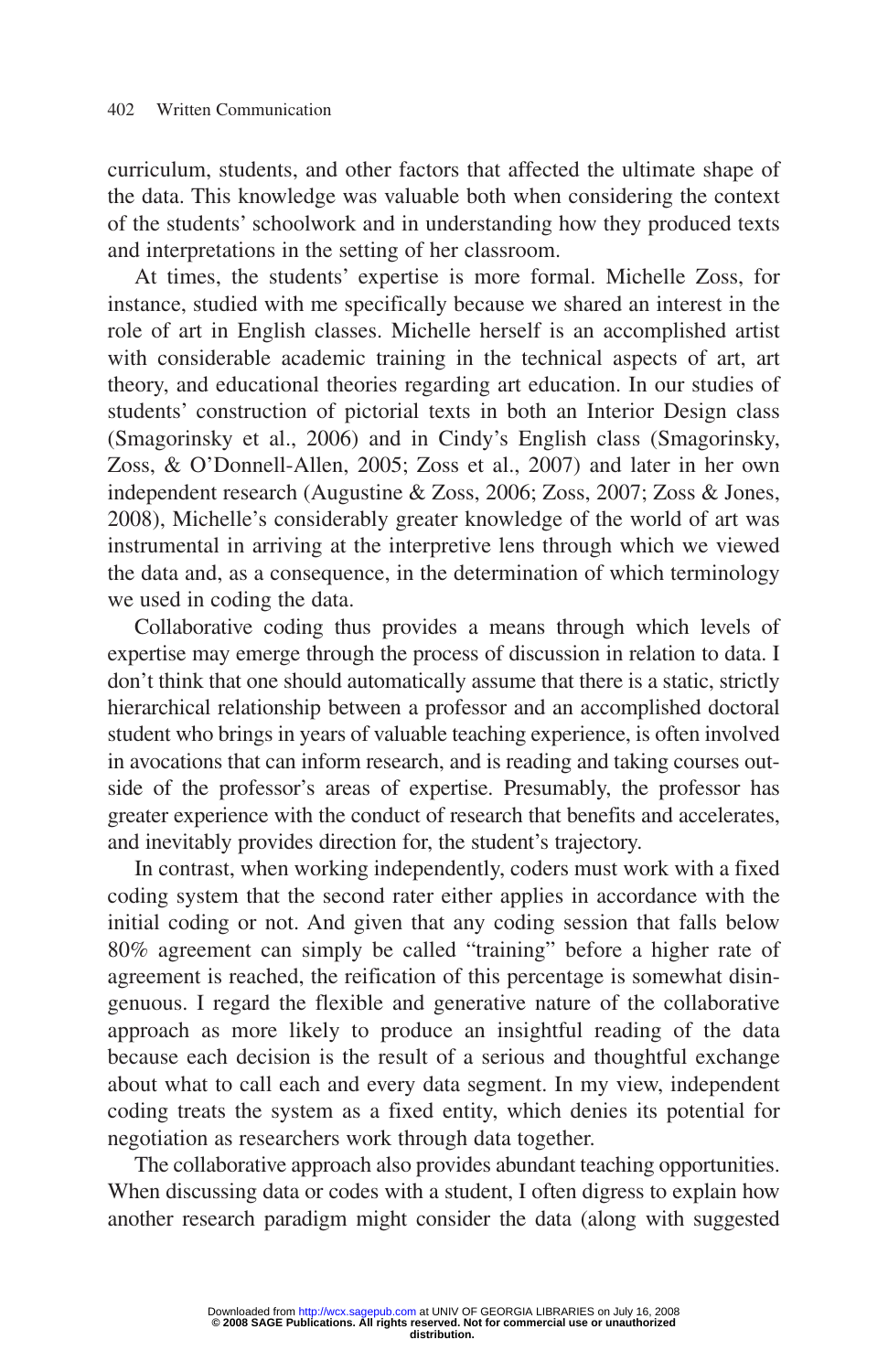readings); or we pause to conduct Internet searches to clarify a point or fact; or we consult a source from my bookshelves; or I provide my knowledge of the personal histories, relationships, lineages, and trajectories of people I know in the field; or the student shares with me relevant teaching experiences or ideas from coursework and related readings; or we educate ourselves in the countless other ways that are possible when two people work together on a problem that they both find interesting and challenging. Because I consider my research to be a critical part of my teaching, I view these sessions as central to the doctoral education of my students and an experience that pays off given the scaffolding it provides them as they move away into their own independent research.

Finally, working collaboratively with my students simply makes my work more enjoyable. It provides me with a smart, interesting, and motivated companion who can push me into new ways of thinking. I continue to get older while my doctoral students typically are about 30 years old, give or take a few years. I thus have an ongoing pipeline of vibrant, energetic, and contemporary thinkers and personalities to keep me from getting too stodgy or fixed in my ways as, much to my chagrin, I age. The vitality that they bring to my office, and the good company that they provide as we work, are invaluable assets that keep my work enjoyable, fulfilling, and energizing.

#### **The Context of the Investigation**

In the current era in which subjectivities, attention to culture, and other relational and contextual factors must be taken into account in order to situate research findings, it has become de rigueur for authors to include a section on the context of the investigation. In many manuscripts, the Context section is included in the Meth[od section but](http://wcx.sagepub.com) I've begun breaking it out as a separate entity in spite of the *Publication Manual of the American Psychological Association*'s (2001) guideline to the contrary. I believe that while context and method are related, context merits its own attention, a belief that follows from my orientation to sociocultural theories of human development that stress the fundamentally social nature of human frameworks for developing concepts (e.g., Cole, 1996; Vygotsky, 1987; Wertsch, 1991).

Because the context of any study is infinitely complex, identifying the aspects of a setting that are relevant to the research can be difficult to sort out, and what matters may not be evident to a researcher who is not intimately familiar with all of the people and places involved in the research. Further, what is germane may be highly confidential and not amenable to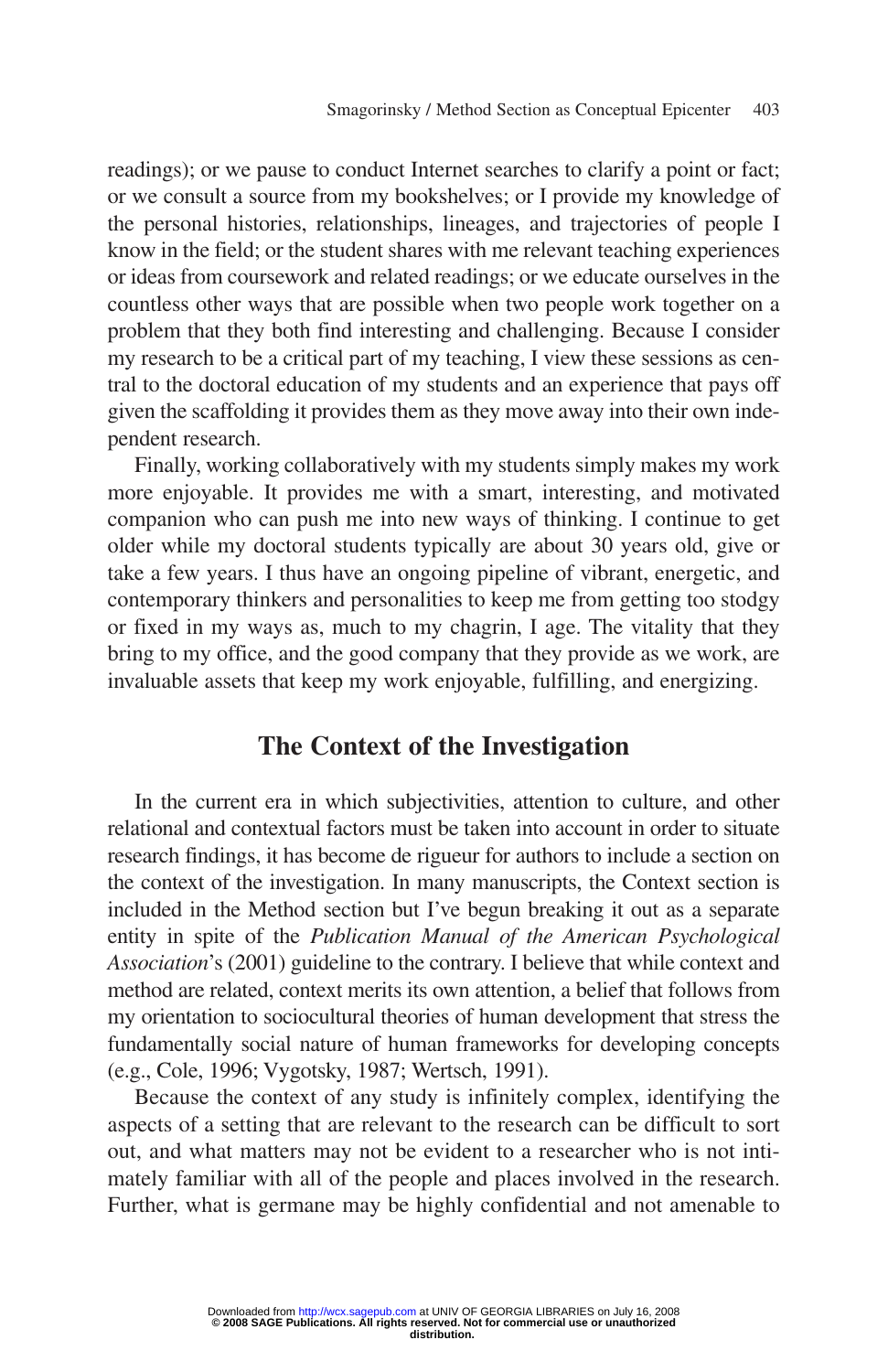being reported, such as the personal histories of research participants with sensitive backgrounds. For instance, in a set of studies I did with John Coppock in his classroom—situated in an alternative school for recovering substance abusers (Smagorinsky & Coppock, 1994, 1995a, 1995b)—some of our focal students were in the federal witness protection program because they had testified against their drug dealers, with their alternative school and recovery program experience tied to the terms of their agreement with prosecutors. Their experiences with drugs and alcohol were relevant to their interpretive work in the research yet could not be included in the publications, as specified as part of our own agreement with the school administrators.

One peril of working in the Vygotskian tradition is its emphasis on a cultural-historical approach. The problem is that there is a whole lot of culture, and a whole lot of history, for each person involved in social science research, and so paring it down to something manageable and relevant, without shortchanging what matters, is a tremendously vexing job. As a school-based researcher, I often provide skeletal statistics about a school's size and demographics and profiles of the primary participants in the research. Yet what I provide is inevitably inadequate in genuinely situating the study in its social context. A major culprit in this dilemma is the page limit provided by the typical academic journal, and yet even for those rare journals that allow free rein, reviewers often become impatient with lengthy accounts of context and urge reductions to allow for a quicker path to the results. Results, however, can only make sense when sufficiently contextualized, at least from the perspective I take on human development.

I wish that I had a tidy solution to this conundrum but I wrestle with it in every research report I write. Not only do I struggle during the initial preparation of the m[anuscript but I](http://wcx.sagepub.com) must negotiate the content of the context section with reviewers and editors of the various journals to which I submit my work. This give-and-take with editors produces context sections of different content and detail, even when different studies focus on the same setting and participants; the ultimate shape of the context section is a function of what I'm able to gather and include and what an editor believes to be relevant to the report, within the page limits for both individual articles and the overall annual page maximum that a journal's sponsor allows its editors to produce. And so the context section, like much else about the publication process, is never entirely the product of the author's decisions; rather, it is the result of a negotiated and at times collaborative process with editors and reviewers, all situated within the journal's historical mission and purview, the sponsoring organization's parameters for how much space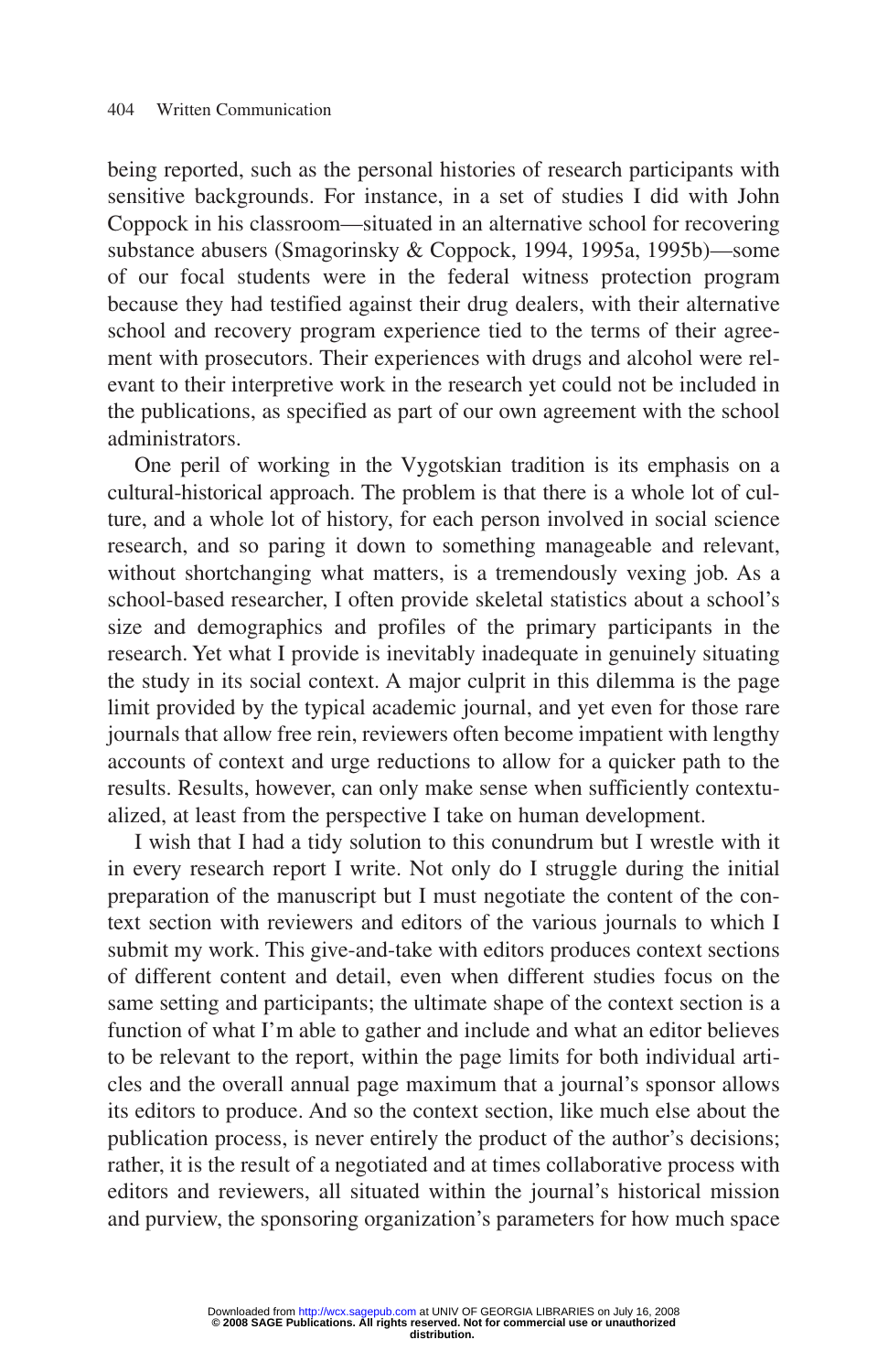is available for the journal as a whole, the economics of the publication business, and other factors that contribute to the ultimate shape and appearance of scholarship.

## **The Epicentric Role of the Method Section**

One of the most prevalent problems I find in manuscripts that I review is a lack of alignment across the major sections of the paper (Theoretical Framework, Method, Context, Results, Discussion). That is, an author might invoke a framing theory but not explain how the method involves that theory, or might explain a method without referring back to it in the Results, or might pose research questions that are not addressed in the Results, or might explain results and provide a soapbox speech in the Discussion that does not follow from the analysis. Or all of the above.

Authors often go awry when they either pose no research questions, or pose different questions at different points in the manuscript, or pose questions that are not answerable through the data, or pose answerable questions but present results that appear unrelated to the questions. In my experience, studies work best when an author poses a limited set of answerable questions and then aligns the paper around them, making sure that they are theorized, that the method produces data that serve as evidence for claims, that the results are presented in clear relation to the questions, and that the discussion follows from the analysis.

My experiences as a reviewer and member of dissertation committees suggest that achieving this degree of alignment is extraordinarily challenging for most authors. I believe that one way to promote such alignment is to use the Method section as the epicenter of the paper, that is, the vehicle through which alig[nment can be](http://wcx.sagepub.com) if not assured, at least systematically attempted. Because this approach works reasonably well for me, I'll outline some measures I take to achieve the greatest degree of alignment I can in my initial draft of a manuscript.

The linear form of a final APA-style research report is deceptive. I would never recommend writing the Theory section first, Method second, Context third, Results fourth, and Discussion fifth. The process—or mine, at least involves a lot more recursion in what gets written when (and inevitably, what gets written suggests that other areas need to get rewritten). I always write the Method section very early in the process because most of what I need to consider when writing it affects other parts of the paper.

In particular, the outline of the analytic approach—for me, usually the articulation of a coding system—sets the terms for what I need to talk about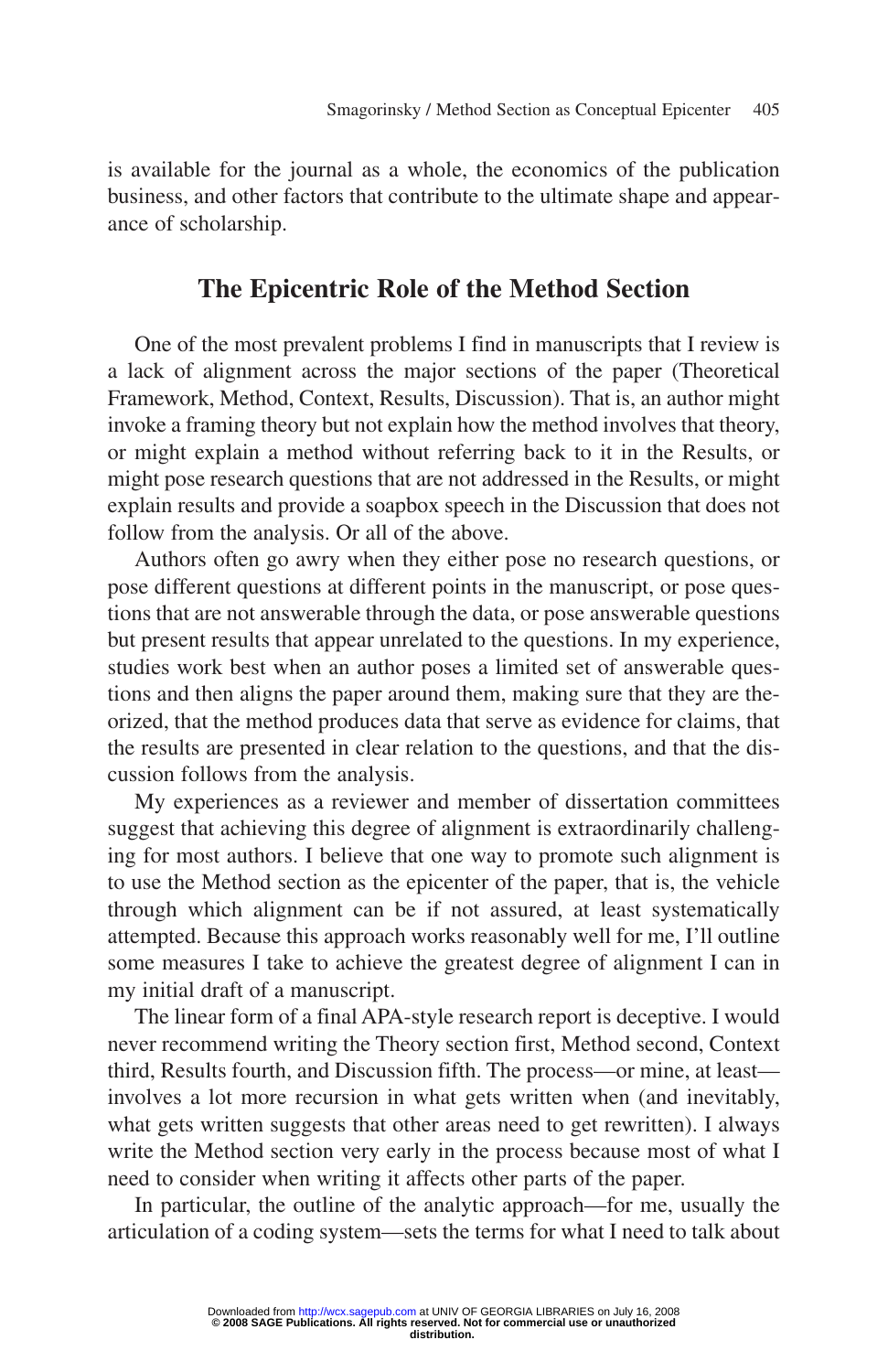elsewhere in the manuscript. If my codes reflect a sociocultural orientation to the data, then I need to frame the study from this theoretical perspective, and the same goes for information-processing theorists, postcolonialists, phenomenologists, and everyone else. Ultimately, I need to ensure that if I claim this perspective, the language that I employ for naming my categories needs to be grounded in the terminology and constructs of the framing theory. For this reason, borrowed coding systems can be highly problematic because they were developed by someone else for, in all likelihood, other purposes and certainly for other data. Rather, codes need to be developed in a dialectic relation among the data, the theoretical framework, and whatever else a researcher brings to the analytic process. (See Bracewell & Breuleux, 1994, for a counterperspective on the value of universal coding systems.)

Just as significantly, codes need to work in clear relation to the presentation of the Results. The absence of such a relation is a feature of most papers I'm asked to review. The utility of this relation serves both the study's final form and persuasiveness and the process of producing it so that the major sections of the manuscript are aligned. In most of my research, I present a tabulated version of all codes. Constructing this table involves more than just taking all the codes, putting them in a table, and including the frequency with which each occurred. While this step is important, it is insufficient. From that point, some means of organizing the codes is necessary in order for them to make theoretical sense. As I've outlined, my major categories of goal, tool, and setting provide one convenient means of categorizing the codes initially. Still, I often find that some codes are redundant, some are so infrequent as to be irrelevant to the study's focus, some are irrelevant to the research questions, and so on.

As a result, further data reduction is in order, forcing my collaborator and me to continue discu[ssing which co](http://wcx.sagepub.com)des remain relevant to the study's focus, which are not, which need collapsing into single categories, which need renaming, and making other decisions that contribute to a clearly focused, well-documented study. This process in turn suggests much about how to organize and present the results because of the focus it provides for the analysis. With the codes finally tabulated in a way that makes theoretical sense and provides a focus for the analysis, our effort to organize the Results section in relation to both the research questions and the coding system becomes much more logical to us. We can't say that reviewers always find our final decisions immaculate or publishable in the initial round of review but we at least have the basis for work that, in negotiation with our editors and reviewers, has greater potential for eventual publication.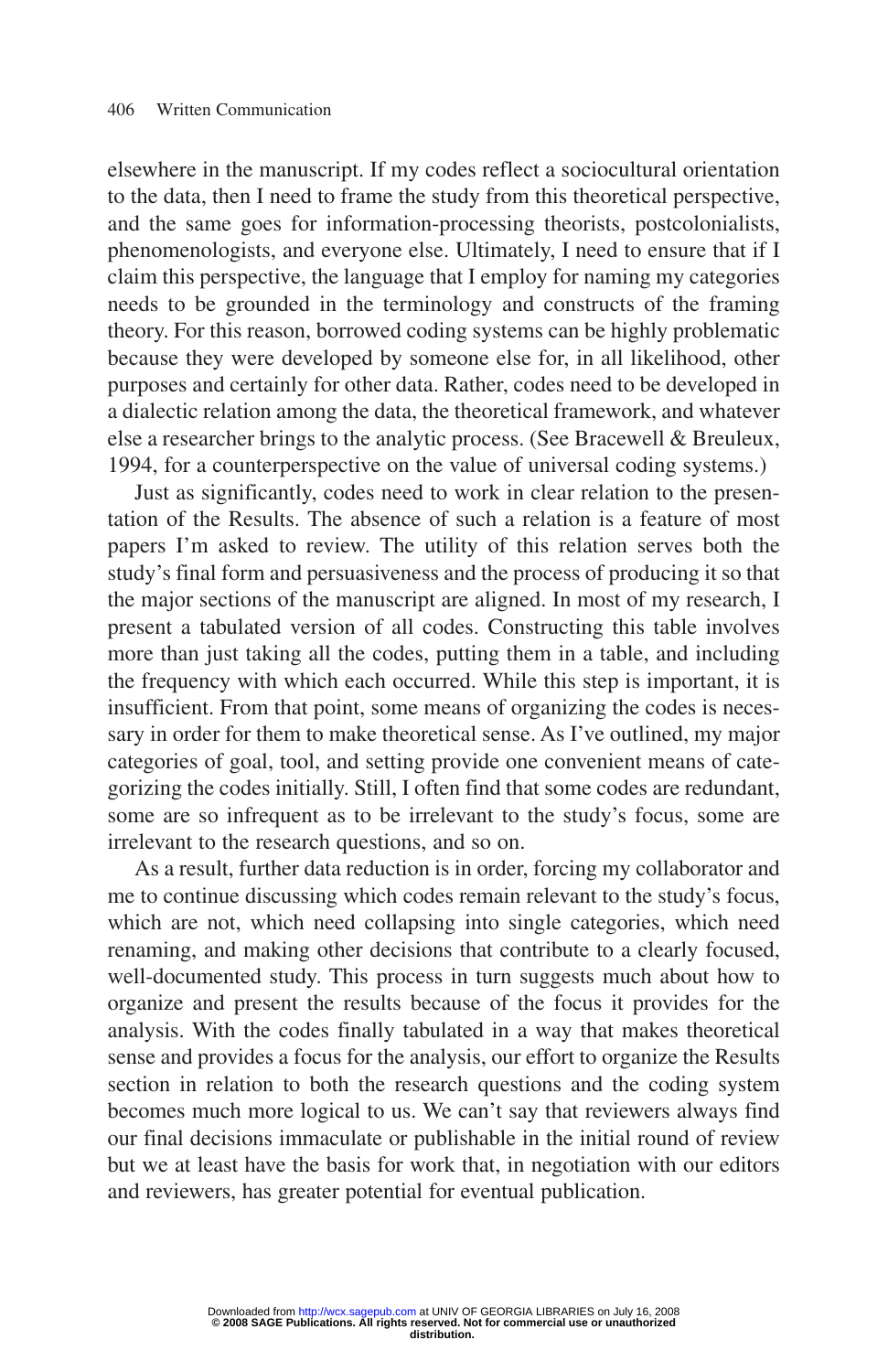Further, the Results need to invoke the codes so that it's clear how the analysis has produced the findings. When a researcher only provides a general description of coding (I read, I coded, I found themes), we readers never know how the results were produced. But even when a method is clearly explained, an author often proceeds to report results with no further mention of how the analysis produced them. Referring back to the analytic method while reporting results ought to be, I believe, a standard move in published research. Referencing the method while reporting results was a common practice during the era of the experimental study, when such alignment was assumed necessary. An author would say in the Method section that comparative results were produced through the application of analysis of variance, and in the Results, the author references those statistical tests when reporting specific findings. In one comparative study, for instance, Wu and Rubin (2000) report the following:

The first set of contrasts on the textual variables is the most extreme comparison. It compares Taiwanese students' writing in Chinese with U.S. students' writing in English. To control for spurious errors due to the number of dependent variables, we first conducted a MANCOVA. The multivariate nationality/ language effect was significant (Wilks'Lambda = .453, *F*(8, 68) =10.27, *p* < .001,  $Eta<sup>2</sup> = .55$ ). There was no significant covariate effect for measured collectivism (Wilks' Lambda = .956,  $F(8, 68) = .39$ ,  $p = .92$ , Eta<sup>2</sup> = .04), nor any significant effect of topic (Wilks' lambda = .867,  $F(8, 68) = 1.30$ ,  $p = .26$ ,  $Eta<sup>2</sup> = .13$ ). Nationality/language and topic did not interact (Wilks' Lambda = .899,  $F(8, 68) = .96, p = .48, Eta<sup>2</sup> = .10$ . (p. 164)

This sort of reporting illustrates the expectation for a statistically driven study to refer to the analytic method—the particular tests run to study specific variables—whe[n results of tha](http://wcx.sagepub.com)t analysis are presented.

Such procedures have not yet become standard in the reporting of qualitative research and I strongly believe that the linkage between analytic method and results produced ought to be. Doing so requires referencing the coding system or whatever other kind of method is employed to reduce data to a manageable form when using data as evidence for claims.

# **Final Thoughts**

I see the Method section as having an impact in at least two ways. First, for the writer it can serve as the point of origin for the ways in which the other sections of the manuscript find their thrust and organization. A research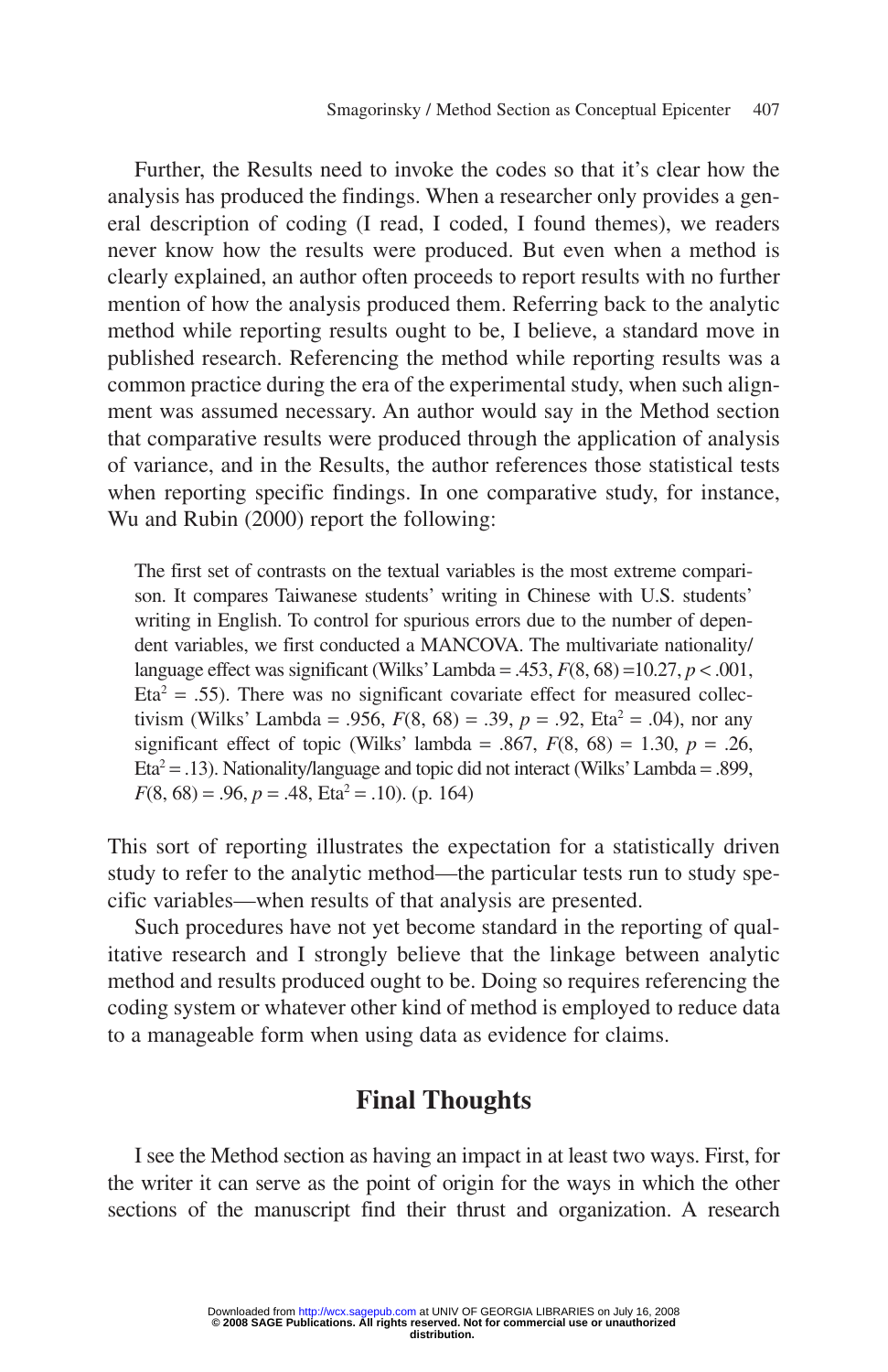method requires a theoretical perspective, and so the content of the opening framework for an article is suggested at least in part by the tenets behind the investigative method. Explicitly stated research questions need to be answerable through the methods employed in the research. Results need to be specifically linked to method so that it is clear to readers how results have been rendered from data and how the theoretical apparatus that motivates the study is realized in the way that the data are analyzed and then organized for presentation.

In addition to providing the organizational principles for the author in constructing an evidence-based and warranted argument, a Method section is critical in readers' sense of trust in the claims of the study. As a reviewer I may find an opening theoretical gambit to be compelling, but if I can't reconstruct the author's means of collecting, reducing, and analyzing data, then I will have little faith that the construction of results follows from responsible and consistent treatment of evidence and will not likely recommend the paper for publication.

In 1990-1991, my first year as an assistant professor at the University of Oklahoma, *Written Communication*'s founding editor Steve Witte taught in the Department of English. During one of our many conversations, he told me that he'd never had an article rejected by a journal. I wish I could say the same. I hope that by outlining these considerations, I—along with the other contributors to this issue—can help others improve their prospects for publishing their research. We put way too much time and effort into this enterprise for it only to be read by dissertation committee members or other groups of friends and colleagues. For me at least, paying attention to these issues has given my research a much better chance of finding a larger public audience.

#### **[Ref](http://wcx.sagepub.com)erences**

- American Psychological Association. (2001). *Publication manual of the American Psychological Association* (5th ed.). Washington, DC: Author.
- Augustine, S. M., & Zoss, M. (2006). Aesthetic flow experience in the teaching of pre-service Language Arts teachers. *English Education*, *39*, 72-95.
- Bereiter, C., & Scardamalia, M. (1986). Levels of inquiry into the nature of expertise in writing. *Review of Research in Education*, *13*, 259-282.
- Bloom, B. (1954). The thought process of students in discussion. In S. J. French (Ed.), *Accent on teaching: Experiments in general education* (pp. 23-46). New York: Harper and Brothers.
- Bloome, D., & Bailey, F. (1992). Studying language through events, particularity, and intertextuality. In R. Beach, J. Green, M. Kamil, & T. Shanahan (Eds.), *Multiple disciplinary*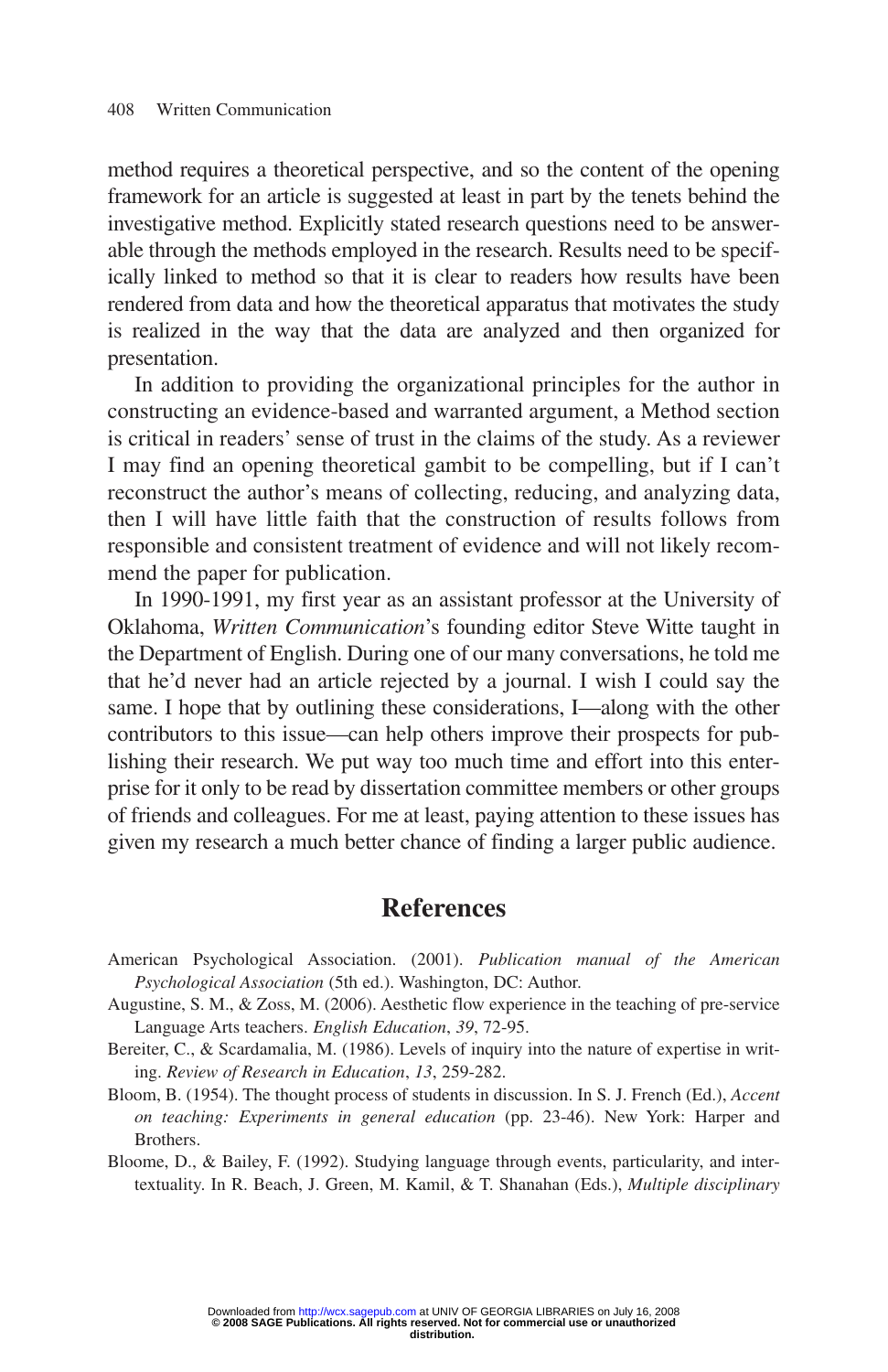- *perspectives on literacy research* (pp. 181-210). Urbana, IL: National Conference on Research in English and National Council of Teachers of English.
- Bracewell, R., & Breuleux, A. (1994). Substance and romance in analyzing think-aloud protocols. In P. Smagorinsky (Ed.), *Speaking about writing: Reflections on research methodology* (pp. 3-19). Thousand Oaks, CA: Sage.
- Braddock, R., Lloyd-Jones, R., & Schoer, L. (1963). *Research in written composition*. Champaign, IL: National Council of Teachers of English.
- Chin, E. (1994). Ethnographic interviews and writing research. In P. Smagorinsky (Ed.), *Speaking about writing: Reflections on research methodology* (pp. 247-272). Thousand Oaks, CA: Sage.
- Cole, M. (1996). *Cultural psychology: A once and future discipline*. Cambridge, MA: Harvard University Press.
- Cole, M., Engeström, Y., & Vasquez, O. (Eds.). (1997). *Mind*, *culture*, *and activity: Seminal papers from the Laboratory of Comparative Human Cognition*. New York: Cambridge University Press.
- DiPardo, A. (1994). Stimulated recall in research on writing: An antidote to "I don't know, it was fine." In P. Smagorinsky (Ed.), *Speaking about writing: Reflections on research methodology* (pp. 163-181). Thousand Oaks, CA: Sage.
- Durst, R. K. (1987). Review of G. Hillocks's "Research on Written Composition: New Directions for Teaching." *Quarterly of the National Writing Project*, *8*(3), 23-25.
- Ericsson, K. A., & Simon, H. A. (1993). *Protocol analysis: Verbal reports as data* (2nd ed.). Cambridge, MA: MIT Press.
- Flower, L. S., & Hayes, J. R. (1981). The pregnant pause: An inquiry into the nature of planning. *Research in the Teaching of English*, *15*, 229-243.
- Gallas, K. (2000, November). *Teachers and research*. Invited address to the annual breakfast of the National Conference on Research in Language and Literacy at the fall convention of the National Council of Teachers of English, Milwaukee, WI.
- Harding, S. (1991). *Whose science? Whose knowledge? Thinking from women's lives*. Ithaca, NY: Cornell University Press.
- Hillocks, G. (1986). *Research on written composition: New directions for teaching*. Washington, DC: NCRE and ERIC Clearinghouse on Reading and Communication Skills.
- Johnson, T. S., Smagorinsky, P., Thompson, L., & Fry, P. G. (2003). Learning to teach the fiveparagraph theme. *Research in the Teaching of English*, *38*, 136-176.
- Newkirk, T. (1987). Revi[ew of George Hil](http://wcx.sagepub.com)locks's "Research on Written Composition: New Directions for Teaching." *Teachers College Record*, *81*, 155-157.
- Rose, M. (1984). *Writer's block: The cognitive dimension*. Carbondale: Southern Illinois University Press.
- Rosenthal, R. (1966). *Experimenter effects in behavioral research*. New York: Appleton-Century-Crofts.
- Smagorinsky, P. (1991). The writer's knowledge and the writing process: A protocol analysis. *Research in the Teaching of English*, *25*, 339-364.
- Smagorinsky, P. (1995). The social construction of data: Methodological problems of investigating learning in the zone of proximal development. *Review of Educational Research*, *65*, 191-212.
- Smagorinsky, P. (1997). Personal growth in social context: A high school senior's search for meaning in and through writing. *Written Communication*, *14*, 63-105.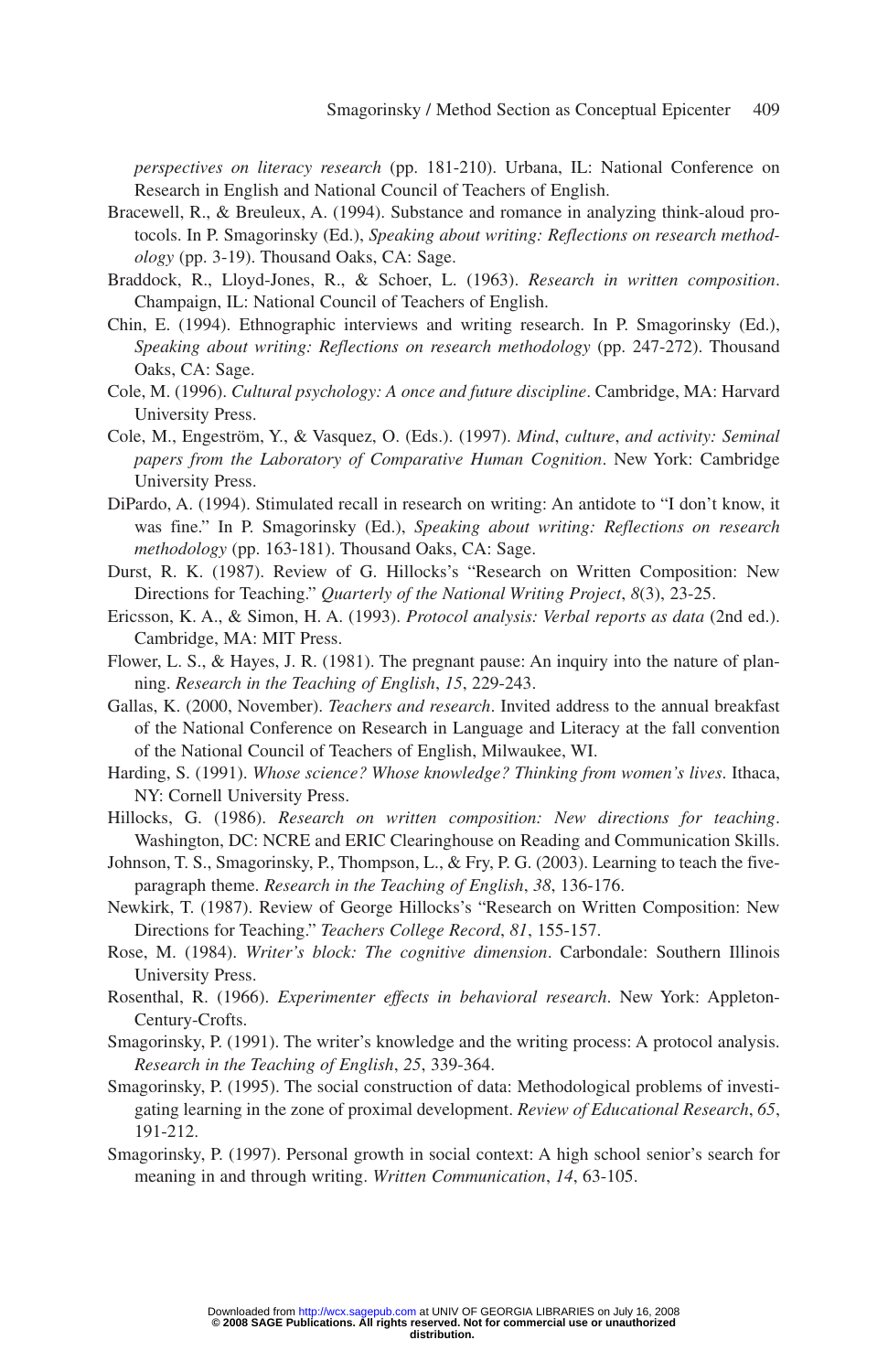- Smagorinsky, P. (1998). Thinking and speech and protocol analysis. *Mind*, *Culture*, *and Activity*, *5*, 157-177.
- Smagorinsky, P. (Ed.). (2006). *Research on composition: Multiple perspectives on two decades of change*. New York: Teachers College Press and the National Conference on Research in Language and Literacy.
- Smagorinsky, P., Augustine, S. M., & Gallas, K. (2006). Rethinking rhizomes in writing about research. *The Teacher Educator*, *42*, 87-105.
- Smagorinsky, P., Augustine, S. M., & O'Donnell-Allen, C. (2007). Experiences with personal, academic, and hybrid writing: A study of two high school seniors. *English in Australia*, *42*(3), 55-73.
- Smagorinsky, P., Cameron, T., & O'Donnell-Allen, C. (2007). *Achtung* maybe: A case study of the role of personal connection and art in the literary engagement of students with attentional difficulties. *Reading and Writing Quarterly, 23*, 333-358.
- Smagorinsky, P., Cook, L. S., & Reed, P. (2005). The construction of meaning and identity in the composition and reading of an architectural text. *Reading Research Quarterly*, *40*, 70-88.
- Smagorinsky, P., & Coppock, J. (1994). Cultural tools and the classroom context: An exploration of an alternative response to literature. *Written Communication*, *11*, 283-310.
- Smagorinsky, P., & Coppock, J. (1995a). The reader, the text, the context: An exploration of a choreographed response to literature. *Journal of Reading Behavior*, *27*, 271-298.
- Smagorinsky, P., & Coppock, J. (1995b). Reading through the lines: An exploration of drama as a response to literature. *Reading and Writing Quarterly*, *11*, 369-391.
- Smagorinsky, P., Gibson, N., Moore, C., Bickmore, S., & Cook, L. S. (2004). Praxis shock: Making the transition from a student-centered university program to the corporate climate of schools. *English Education*, *36*, 214-245.
- Smagorinsky, P., & O'Donnell-Allen, C. (1998). Reading as mediated and mediating action: Composing meaning for literature through multimedia interpretive texts. *Reading Research Quarterly*, *33*, 198-226.
- Smagorinsky, P., Pettis, V., & Reed, P. (2004). High school students' compositions of ranch designs: Implications for academic and personal achievement. *Written Communication*, *21*, 386-418.
- Smagorinsky, P., Zoss, M., & O'Donnell-Allen, C. (2005). Mask-making as identity project in a high school English class: A case study. *English in Education*, *39*, 58-73.
- Smagorinsky, P., Zoss, M.[, & Reed, P. \(200](http://wcx.sagepub.com)6). Residential interior design as complex composition: A case study of a high school senior's composing process. *Written Communication*, *23*, 295-330.
- Tulviste, P. (1991). *The cultural-historical development of verbal thinking*. Commack, NY: Nova Science.
- Valsiner, J. (1998). *The guided mind: A sociogenetic approach to personality*. Cambridge, MA: Harvard University Press.
- Vygotsky, L. S. (1987). Thinking and speech. In R. Rieber & A. Carton (Eds.), N. Minick (Trans.), *L. S. Vygotsky, Collected works: Vol. 1* (pp. 39-285). New York: Plenum.
- Wertsch, J. V. (1991). *Voices of the mind: A sociocultural approach to mediated action*. Cambridge, MA: Harvard University Press.
- Wu, S.-Y., & Rubin, D. L. (2000). Evaluating the impact of collectivism and individualism on argumentative writing by Chinese and North American college students. *Research in the Teaching of English*, *35*, 148-178.